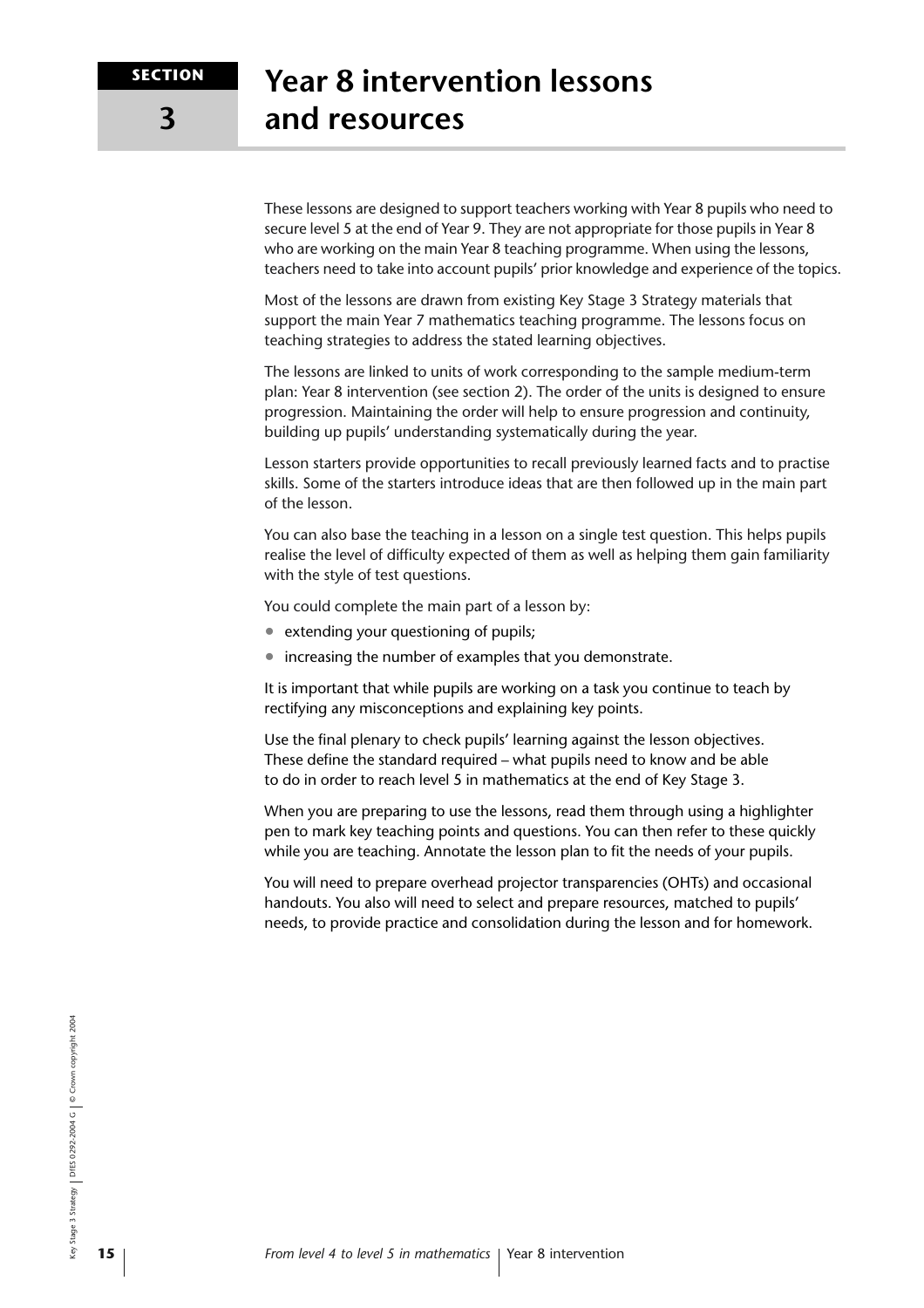| Lesson       | <b>Description</b>                            | <b>Source</b>                                                                                         |
|--------------|-----------------------------------------------|-------------------------------------------------------------------------------------------------------|
| Lesson 8N1.1 | Solving number problems 1                     | Transition unit: calculation<br>and problem solving<br>- lesson 1                                     |
| Lesson 8N1.2 | Solving number problems 2                     | Transition unit: calculation<br>and problem solving<br>- lesson 2                                     |
| Lesson 8N2.1 | Exploring calculation methods                 | Transition unit: calculation<br>and problem solving<br>- lesson 5                                     |
| Lesson 8N3.1 | Fraction operators                            | Year 7 fractions and ratio:<br>mini-pack - key lesson plan:<br>fraction operators and<br>resource FR1 |
| Lesson 8A2.1 | Using symbols to represent<br>unknown numbers | Constructing and solving<br>linear equations: Year 7<br>booklet - lesson 7A.1                         |
| Lesson 8N4.1 | Calculation methods                           | Transition unit: calculation<br>and problem solving<br>- lesson 3                                     |
| Lesson 8N4.2 | Solving calculation problems                  | Transition unit: calculation<br>and problem solving<br>- lesson 4                                     |
| Lesson 8N5.1 | Fractions, decimals and<br>percentages 1      | New transition lessons:<br>fractions, decimals and<br>percentages - lesson 5.1                        |
| Lesson 8N5.2 | Fractions, decimals and<br>percentages 2      | New transition lessons:<br>fractions, decimals and<br>percentages - lesson 5.2                        |
| Lesson 8A4.1 | Constructing simple equations                 | Key Stage 3 Strategy<br>mathematics launch<br>materials - Arithmagons<br>lesson (Tom)                 |

#### **From level 4 to level 5 in mathematics: Year 8 intervention**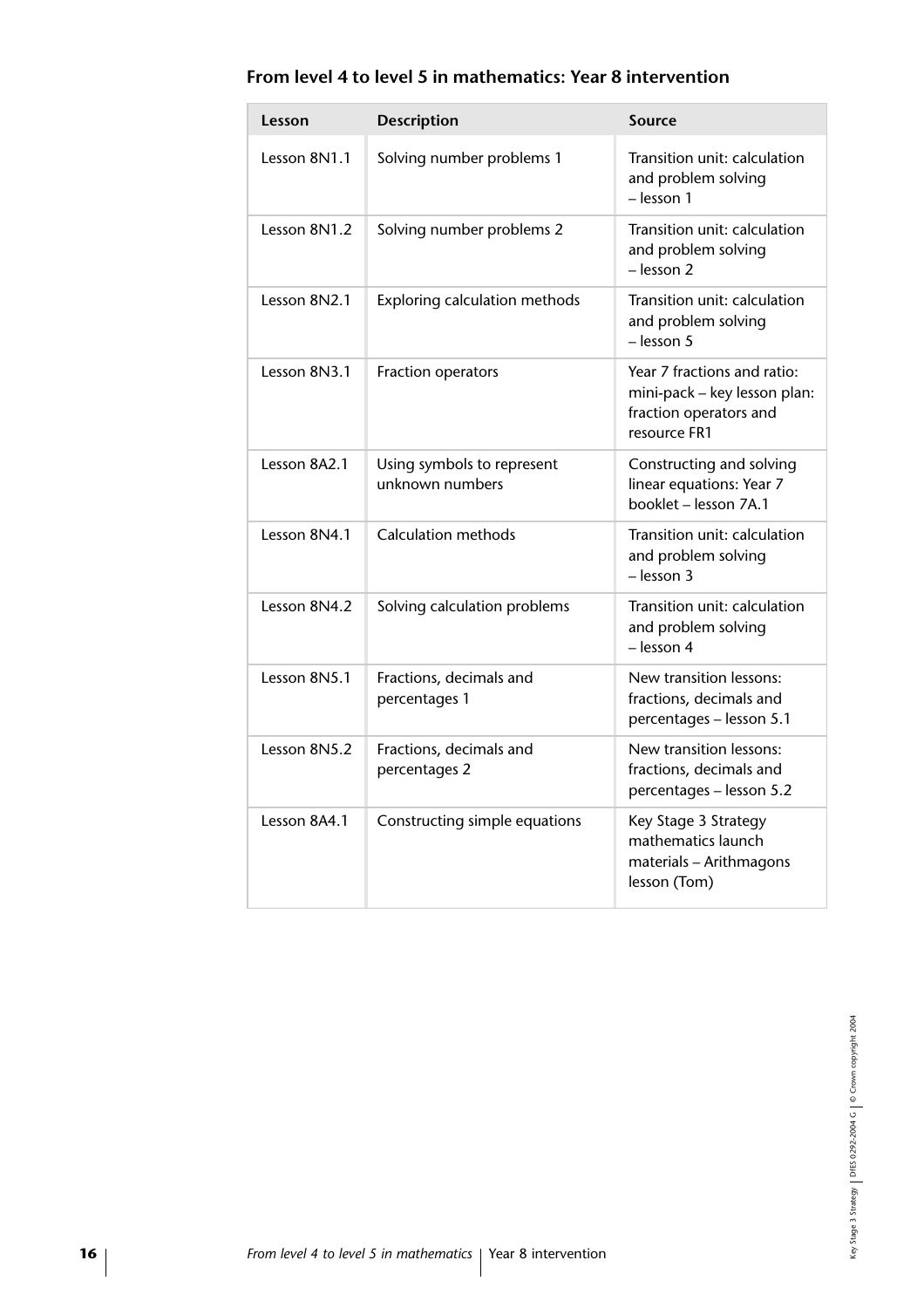#### **Solving number problems 1 8N1.1**

| <b>OBJECTIVES</b>                  | Understand and use decimal notation and place value.<br>$\bullet$                                                                                 |
|------------------------------------|---------------------------------------------------------------------------------------------------------------------------------------------------|
|                                    | Understand negative numbers as positions on a number line; order and add<br>positive and negative numbers.                                        |
|                                    | Consolidate the rapid recall of number facts, including multiplication facts<br>to $10 \times 10$ , and quickly derive associated division facts. |
|                                    | Solve word problems and investigate in the context of number; compare<br>and evaluate solutions.                                                  |
|                                    |                                                                                                                                                   |
| <b>STARTER</b>                     | Practise counting on and back from different starting numbers in steps of different                                                               |
| 5 minutes                          | sizes, including decimals.                                                                                                                        |
|                                    | Establish that pupils are familiar with negative numbers and can continue patterns                                                                |
| <b>Resources</b><br>Counting stick | below 0, using a counting stick or an empty number line. For example:                                                                             |
| Number fans or<br>mini-whiteboards | Count back from 20 in steps of 3, 7, 11,                                                                                                          |
|                                    | Count on from $-11$ in steps of 5, 20, 13,                                                                                                        |
|                                    | Count back from 10 in steps of 0.2, 0.7,                                                                                                          |
|                                    |                                                                                                                                                   |
| <b>MAIN ACTIVITY</b>               | Introduce the main activity by asking the class to imagine that the Government has                                                                |
|                                    | decided to issue only 2n and 5n seins. Drestise quick selsulations involving 2s and 5s.                                                           |

#### **50 minutes**

**5 minutes**

**Resources**

Two large double-sided cards, with 7 and – 2 on one card and 5 and – 3 on the other Sets of small doublesided cards, numbered as above; one set per pair Framework examples, pages 36, 40, 48, 88

decided to issue only 3p and 5p coins. Practise quick calculations involving 3s and 5s by asking pupils questions such as:

- **Q I have seven 3p coins. How much is that?**
- **Q I have 60p. How many 5p coins is that?**
- **Q I have 6000p. How many 3p coins is that?**

Now pose the following problems.

- **Q Using only 3p and 5p coins, you can pay for goods of any price. Is this true or false?**
- **Q What other sets of coins could the Government introduce? What about 7p and 10p?**

Discuss with pupils how they could approach the problems, reminding them that they could receive change.

Ask pupils, in pairs, to consider then answer these questions:

- **Q How do you pay for an item costing 39p? Is there more than one way of paying 39p?**
- **Q What about 7p and 10p coins?**

Model some possible solutions and approaches to the problems, establishing the important steps in finding the answers and whether pupils are able to produce convincing arguments.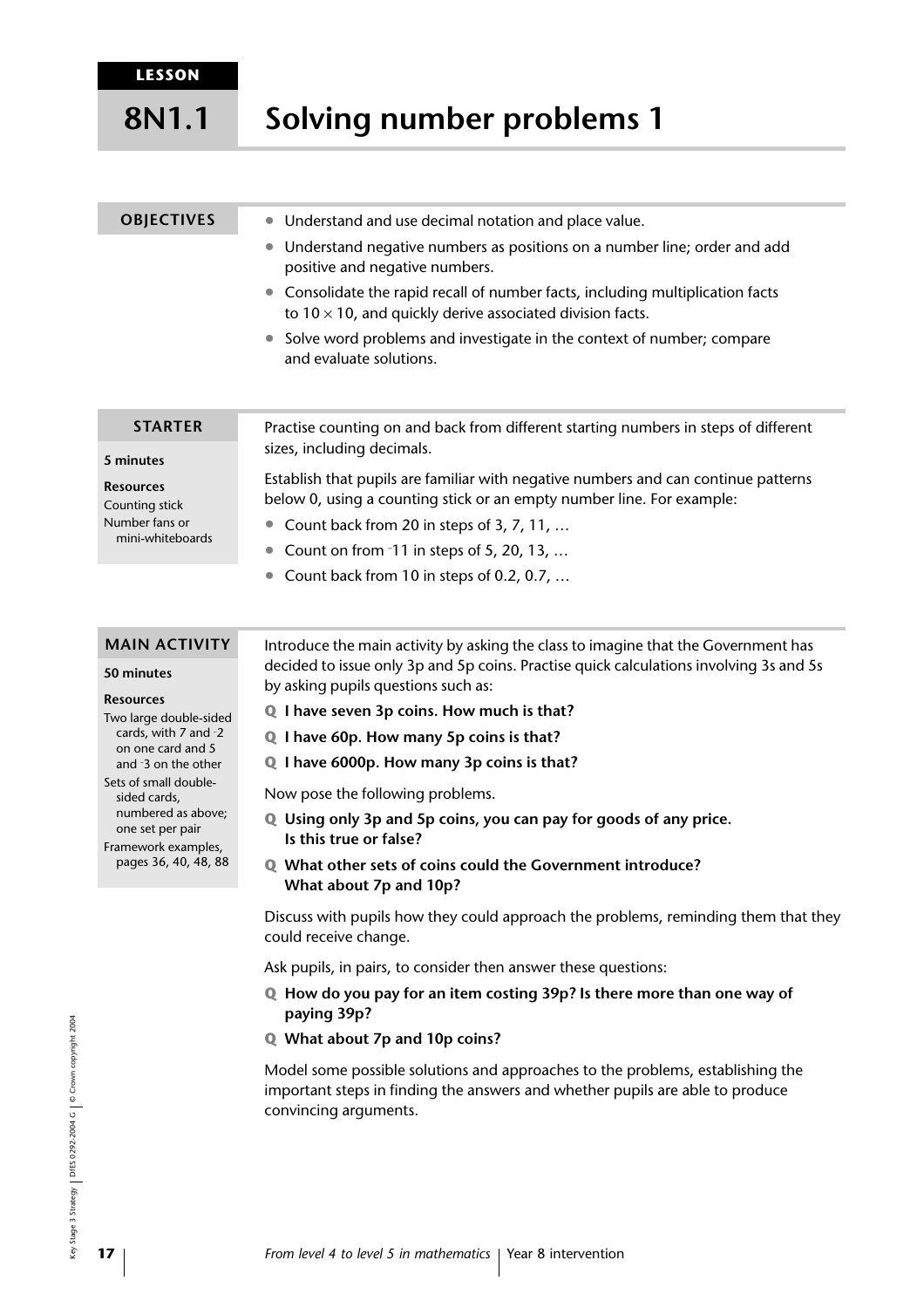Highlight some important things to think about when solving problems, for example:

- being systematic;
- keeping a careful record of their findings as they go along;
- identifying patterns in their findings and drawing on these to come to some conclusions that they can explain and justify.

Explain that these are important skills that pupils will be expected to use.

Explore with pupils what would happen if they had to give an 'exact amount' and could not receive any change.

#### **Q Could you still make every value?**

Ask them to discuss this quickly, in pairs, considering either 3p and 5p coins or 7p and 10p coins. Draw out some responses, asking pupils to explain their answers. Summarise which values are not possible, and why.

Extend the problem to considering **double-sided cards** with positive and negative integers. Use some large cards, some with 7 on one side and – 2 on the other, and others with 5 on one side and – 3 on the other. Demonstrate the different values you can make. For example, using one of each card you can make:

 $7 + -3 = 4$ 

Confirm that, using one of each card, these values are possible: 12, 4, 3, – 5.

Ask pupils to work in pairs to establish how many different values they can find if they use two of each of these cards.

Question pupils about what they have found, asking them to explain what they recorded, what conclusions they came to, and how. **PLENARY**

**5 minutes**

Pose questions such as:

- **Q How did you know you had found all the possible values?**
- **Q How could you convince someone else that you had found all the possible values?**

**Q Were there any values you couldn't make? Can you explain why?**

Summarise.

Set the following problem for homework:

**Q I have two double-sided cards. Using both cards, I can make the values 7, 10, – 1, – 4. What integers are on each side of the two cards?** (2, – 1; 8, – 3)

#### **KEY IDEAS FOR PUPILS**

When solving problems, remember to:

- be systematic:
- keep a careful record of your findings as you go along:
- identify patterns in your findings and draw on these to come to some conclusions that you can explain and justify.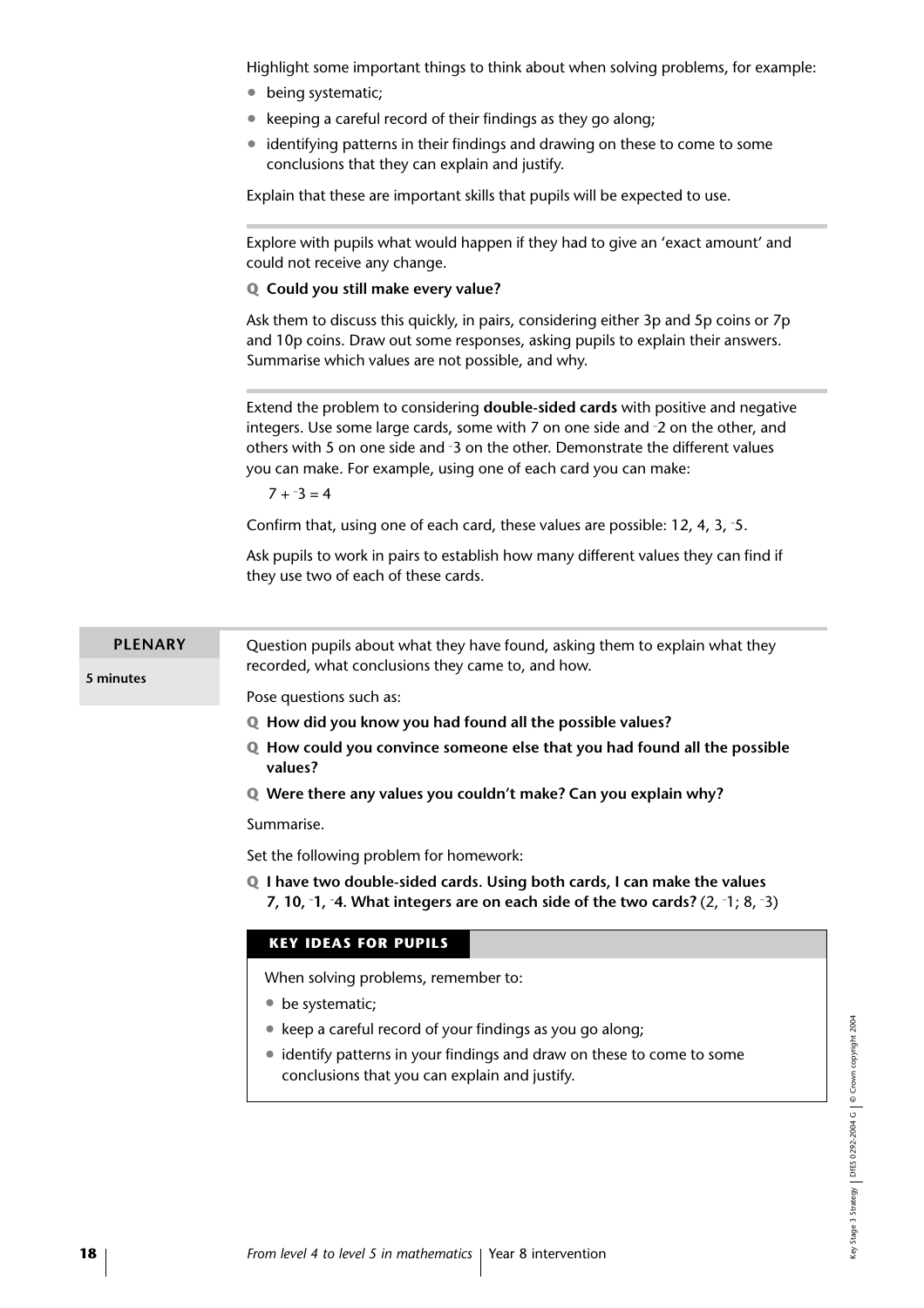**8N1.2**

## **Solving number problems 2**

#### **OBJECTIVES**

- Understand negative numbers as positions on a number line; order, add and subtract negative numbers.
- Solve word problems and investigate in the context of number; compare and evaluate solutions.

Draw a blank number line and write a number at each end. Put a mark or a cross halfway along the line and ask pupils what number will be at the mid-point.

#### **STARTER**

**10 minutes**

**Resources** Resource 8N1.2a – number cards printed back to back and cut out as cards; one set per pair Framework examples, pages 40, 48



Ask pupils how they found the mid-point. Discuss their methods, using the number line to model their thinking.

Quickly model another two examples, such as the mid-point between – 11 and 5, and between – 3.5 and – 1.

Ask pupils if their strategies change when they are dealing with different types of number, or when the end numbers are close or far apart.

Ask pairs of pupils to practise finding mid-points, using a set of number cards (**resource 8N1.2a**). Pupils each choose a card and then they find the number halfway between the numbers they have chosen, using a blank number line if they wish.

#### **MAIN ACTIVITY**

#### **45 minutes**

**Resources**

Resource 8N1.2a Framework examples, pages 48, 92, 94

Using blank number lines (horizontal and vertical) or by extending number patterns (Framework examples, page 48), model addition and subtraction of positive and negative integers. Ensure that pupils can record their number statements consistently.

Pose the problem:

For example:

**Q Using any number of double-sided cards, some with 7 on one side and – 2 on the other and others with 5 on one side and – 3 on the other, what values could you find?**

Discuss some of the possible values using both addition and subtraction.

```
5 + -2 + -2 + -2 = -17 + -3 - 5 = -1-3 - 2 = -1
```
Ask pupils:

#### **Q Can you find every value from – 5 to 5?**

Discuss responses, acknowledging different ways of obtaining the same value.

*Support: Use only positive values, by allowing the use of any number of cards or by using addition only*.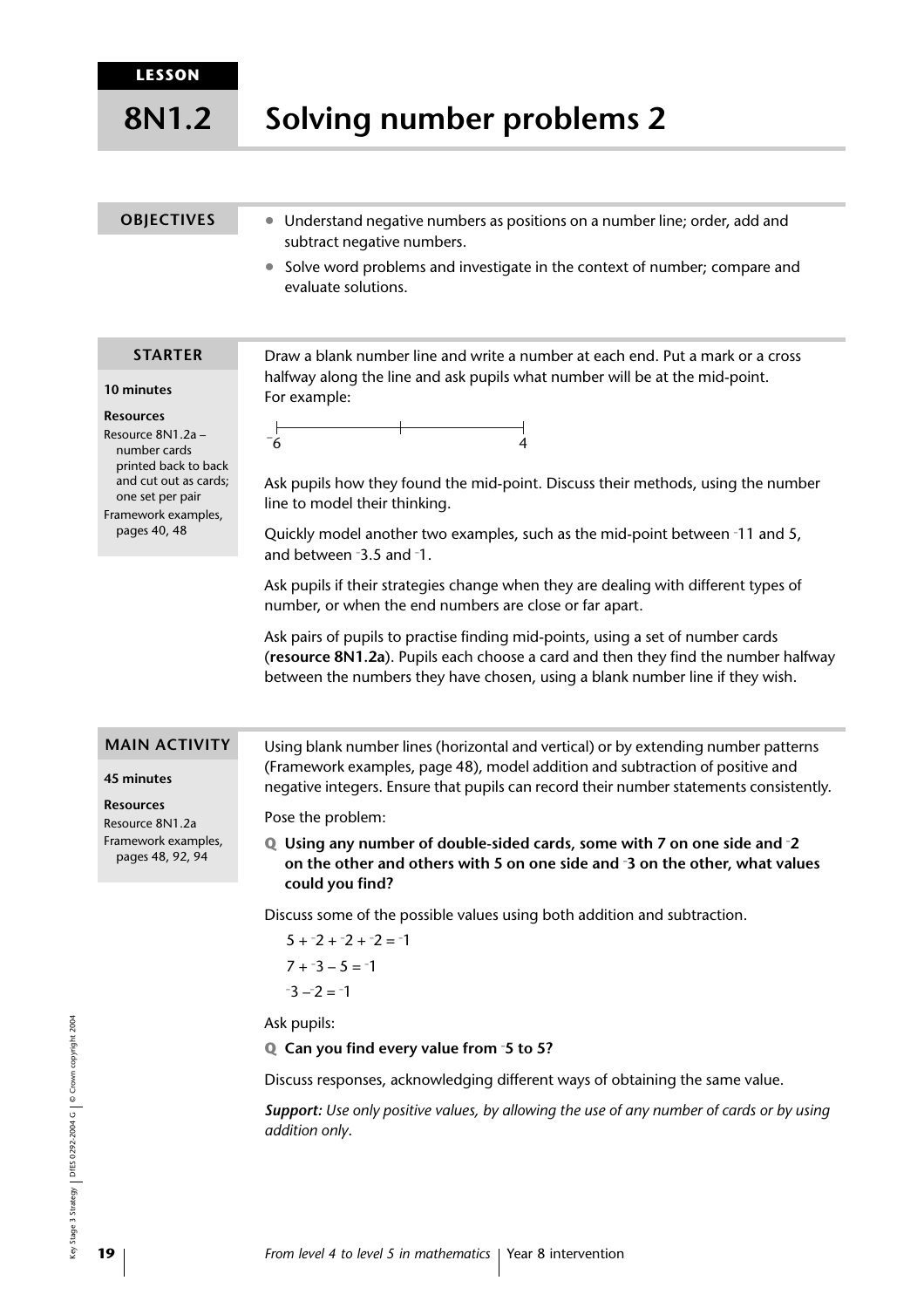As an extension, ask pupils to consider whether values are impossible to find.

- **Q Can you find integers that produce all the values from – 25 to 25?**
- **Q Does this mean that any value could be found?**
- **Q How can you justify your answer?**

#### Discuss results and strategies, for example by asking pairs: **PLENARY**

**Q Is it possible to make – 6?**

**5 minutes**

- **Q How many different ways are there to make – 6?**
- **Q Is it possible to make every value from – 10 to 10?**
- **Q How can you convince someone that this is true?**

Summarise the results and, if possible, get a pupil to demonstrate a systematic way of recording them.

Set the following problem for homework.

**Q Fill in the missing numbers so that each row, each column and each diagonal adds up to 3.**

| $-2$           |   |
|----------------|---|
| 3              |   |
| $\overline{2}$ | 4 |

#### **KEY IDEAS FOR PUPILS**

When solving problems, remember to:

- be systematic;
- keep a careful record of your findings as you go along;
- identify patterns in your findings and draw on these to come to some conclusions that you can explain and justify.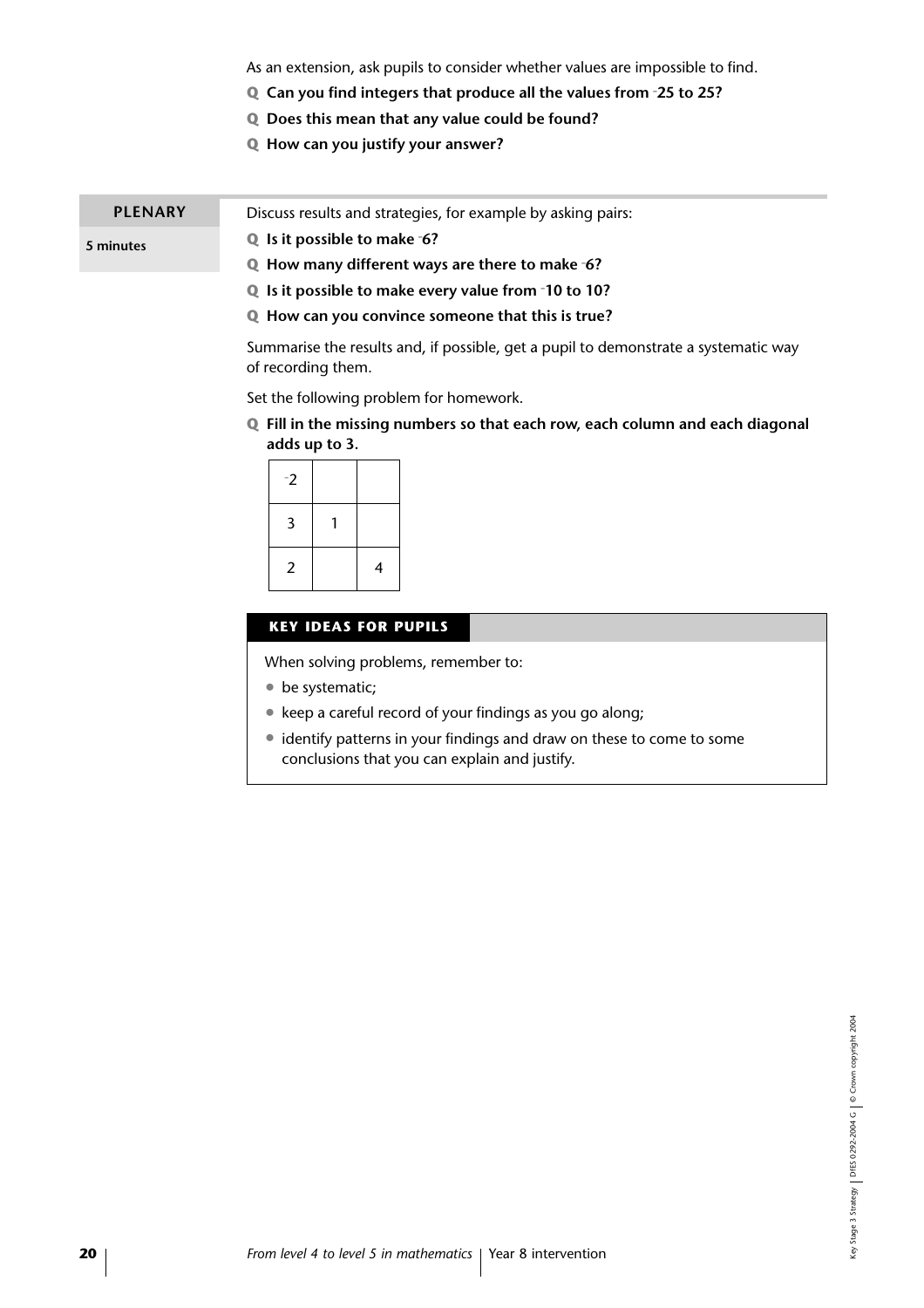**8N1.2a**

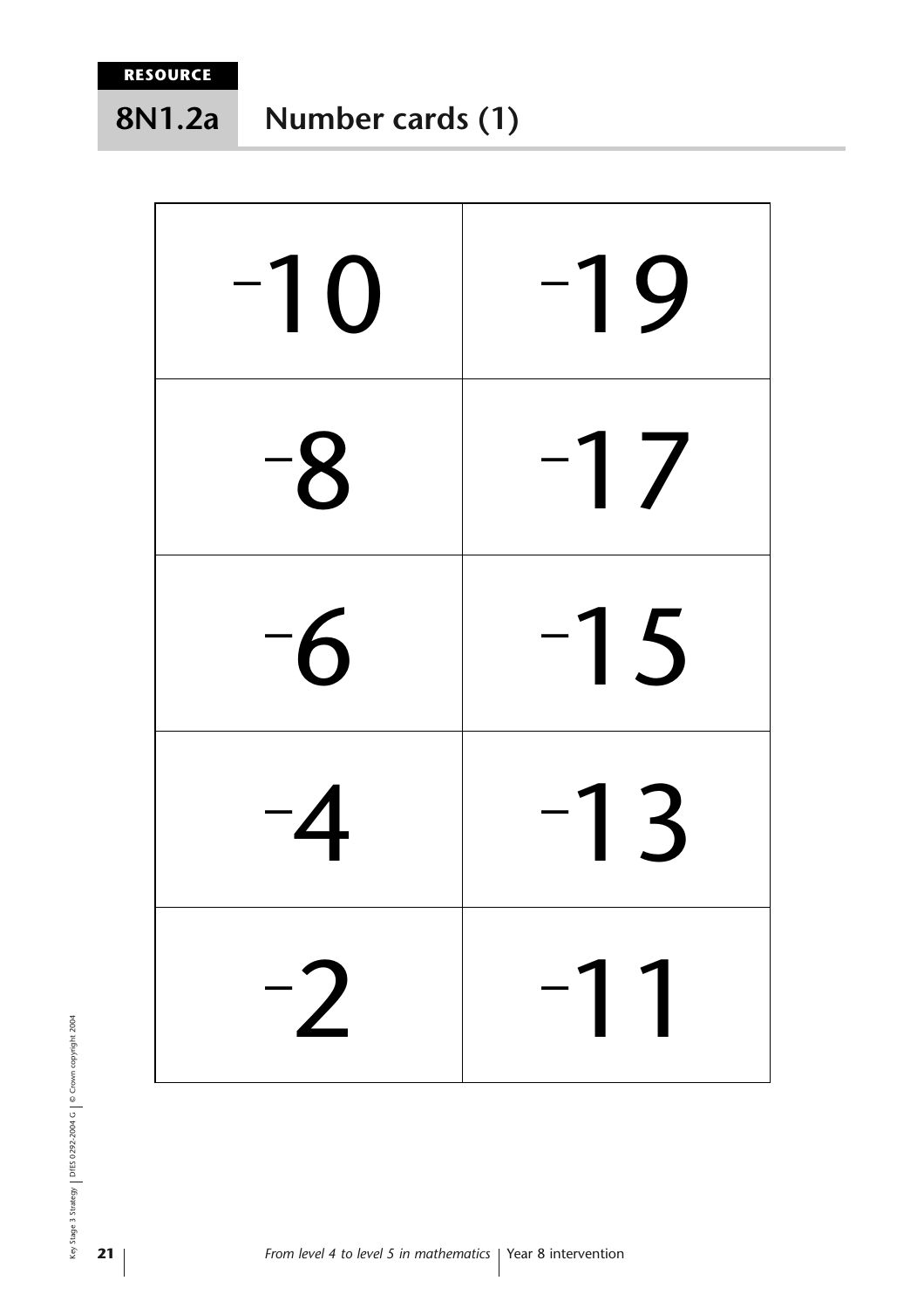#### **Number cards (2) 8N1.2a**



Key Stage 3 Strategy | DfES 0292-2004 G | © Crown copyright 2004 Key Stage 3 Strategy DfES 0292-2004 G © Crown copyright 2004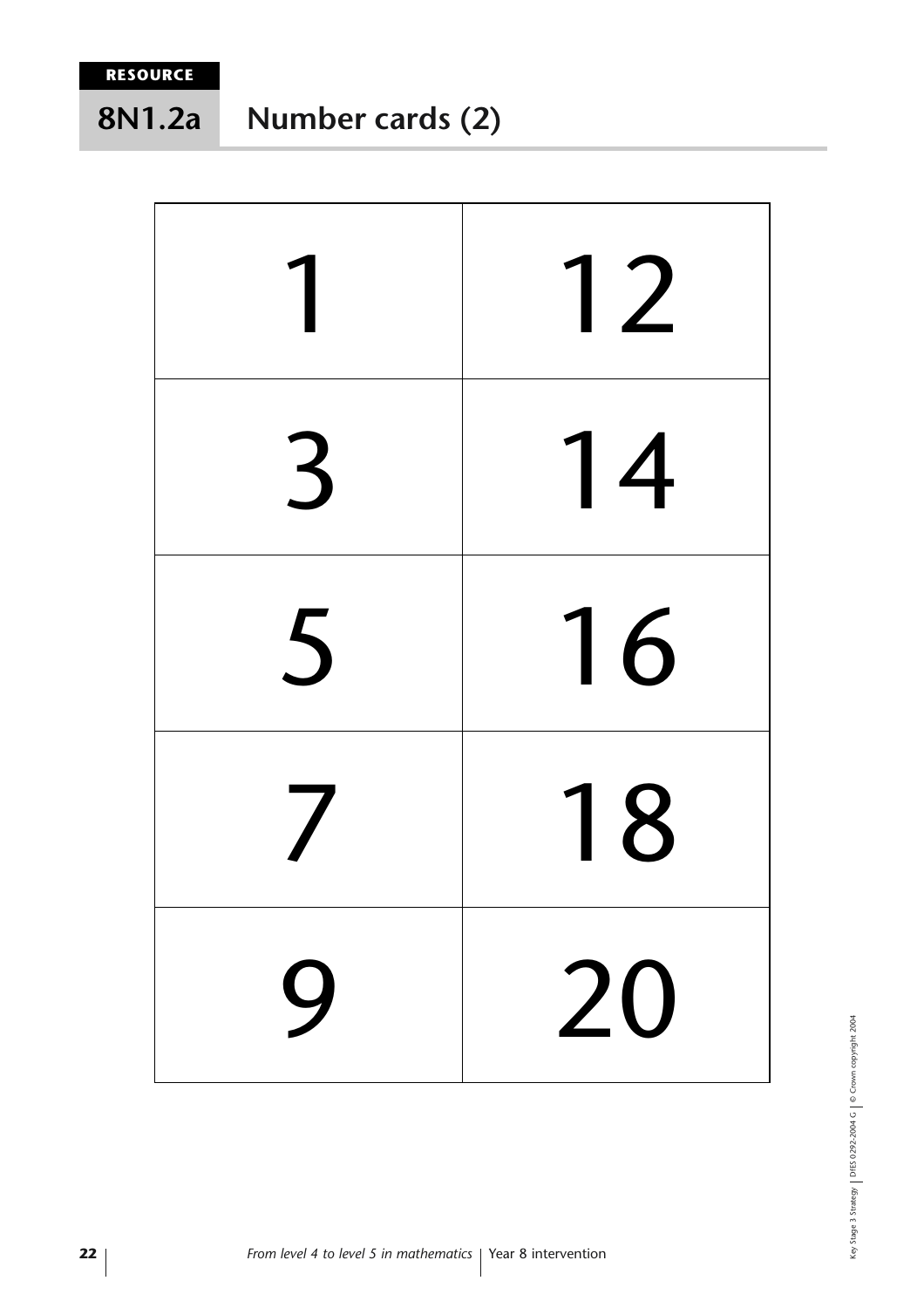#### **LESSON**

#### **Exploring calculation methods 8N2.1**

#### **OBJECTIVES**

• Understand and use decimal notation and place value; multiply and divide integers and decimals by 10, 100, 1000, and explain the effect.

- Enter numbers in a calculator and interpret the display in different contexts (decimals, money, metric measures).
- Solve word problems and investigate in the context of number; compare and evaluate solutions.

#### **STARTER**

**10 minutes**

**Resources** Framework examples, page 6

numbers into boxes. Ask pupils to work as quickly as they can, using the digits 2, 3, 7 and 8 as often as

Remind pupils that previously they have solved puzzles where they had to put

they like, to make these number sentences correct.



Discuss the different strategies used by pupils and clarify key points such as the difference between a digit (numeral) and a number (made up of digits or numerals), the need to have a sense of place value, and the need to have a sense of the number as a whole.

Set the following examples.

| $\Box \Box + \Box \Box = 69$ 105 - $\Box \Box = \Box \Box$      |
|-----------------------------------------------------------------|
| $\Box \Box + \Box \Box = 99 \qquad \Box \Box + \Box \Box = 110$ |

#### **MAIN ACTIVITY**

#### **45 minutes**

**Resources** Resource 8N2.1a, one per pair Framework examples, pages 6, 36

Give pairs of pupils one minute to discuss the following problem and to decide how they would tackle it.

**Q Using each of the digits 1, 2, 3, 4, 5 only once, what is the largest addition calculation you can make?**

Take feedback and establish that they will use what they know about place value and addition to make a decision. Which digit would they place first? Which one next? …

Acknowledge that addition is relatively easy. What if they used a different operation, while still looking for the highest result? For subtraction, for example, would they approach the problem in the same way? What about multiplication and division?

Give out **resource 8N2.1a** for pupils to work on, in pairs. Ask them to think carefully about how they will tackle the problem and how they can draw on what they already know about numbers and number operations.

Take feedback on answers, the ways pupils have thought about the problem and the prior knowledge and understanding that they have used.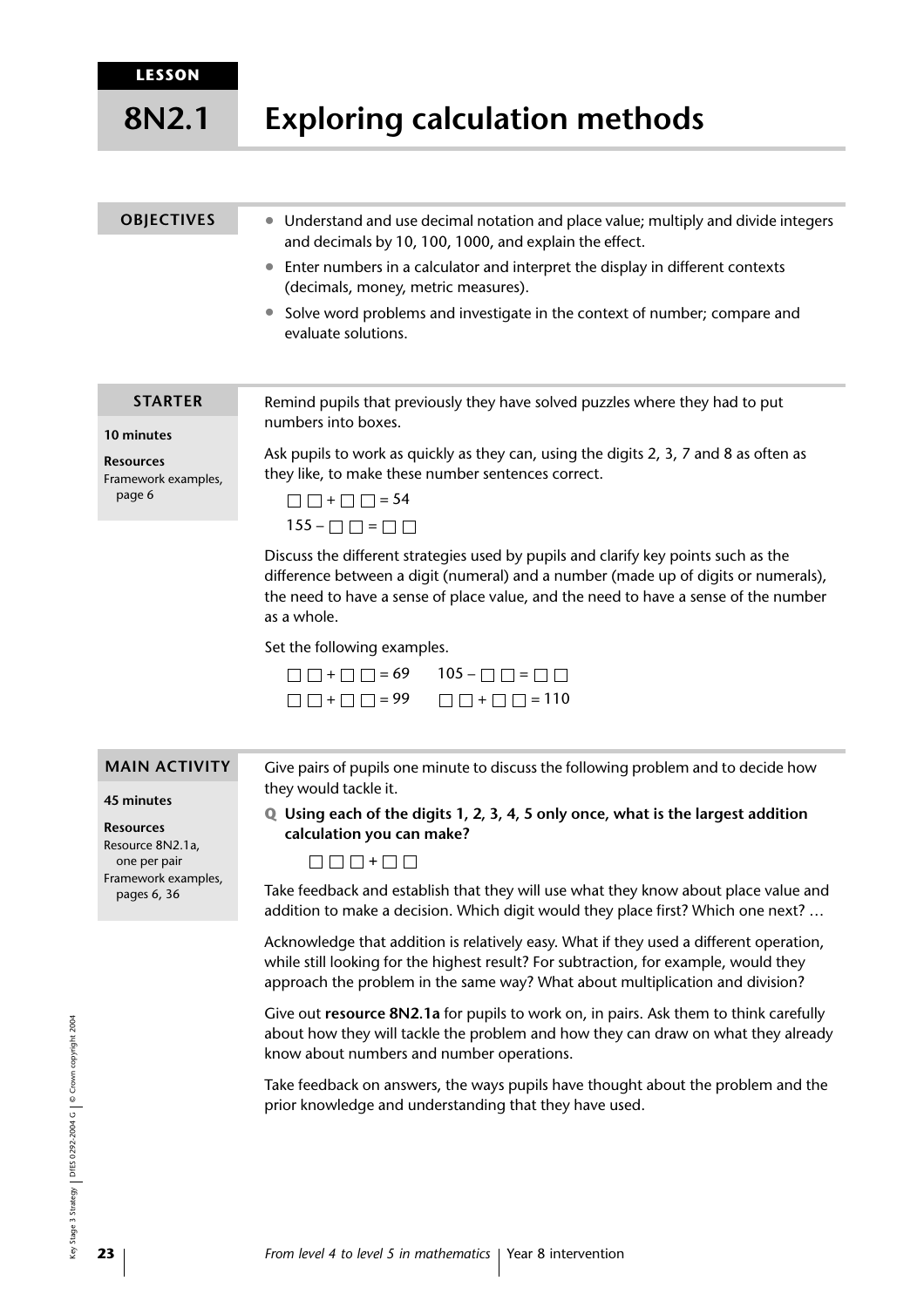Ask how the problem could be extended. For example:

#### **Q What if …**

- **you could use any five digits from 1 to 9?**
- **you could group the digits in different ways, for example:**
	- $\Box \Box \Box \Box \Box \times \Box$ **or**  $\square \square \times \square \square \times \square$ ?
- **you could use a decimal point?**
- **you were trying to find the smallest result?**

Ask each pair to decide upon the question they will pursue and give them 5 minutes to get started. Bring the class together to share their thinking so far and to establish their lines of investigation.

To emphasise the importance of place value, play this game.

#### **5 minutes**

**PLENARY**

**Resources** Dice Resource 8N2.1b; one per pair in lesson, one each

for homework

 $\Box \Box \Box \times \Box \Box$ 

Explain that the aim is for each pupil to make the largest possible product.

Roll a dice, call out the number (say, 3) and allow 10 seconds for pupils to decide what they think is the most advantageous position for the digit represented by the number on the dice. Play continues until everyone has placed all five digits. What is the largest product?

Ask pairs to play the same game, using **resource 8N2.1b**.

For homework, ask pupils to play this game with someone at home.

#### **KEY IDEAS FOR PUPILS**

When solving problems, remember to:

- be systematic;
- keep a record of your findings;
- explain your answer.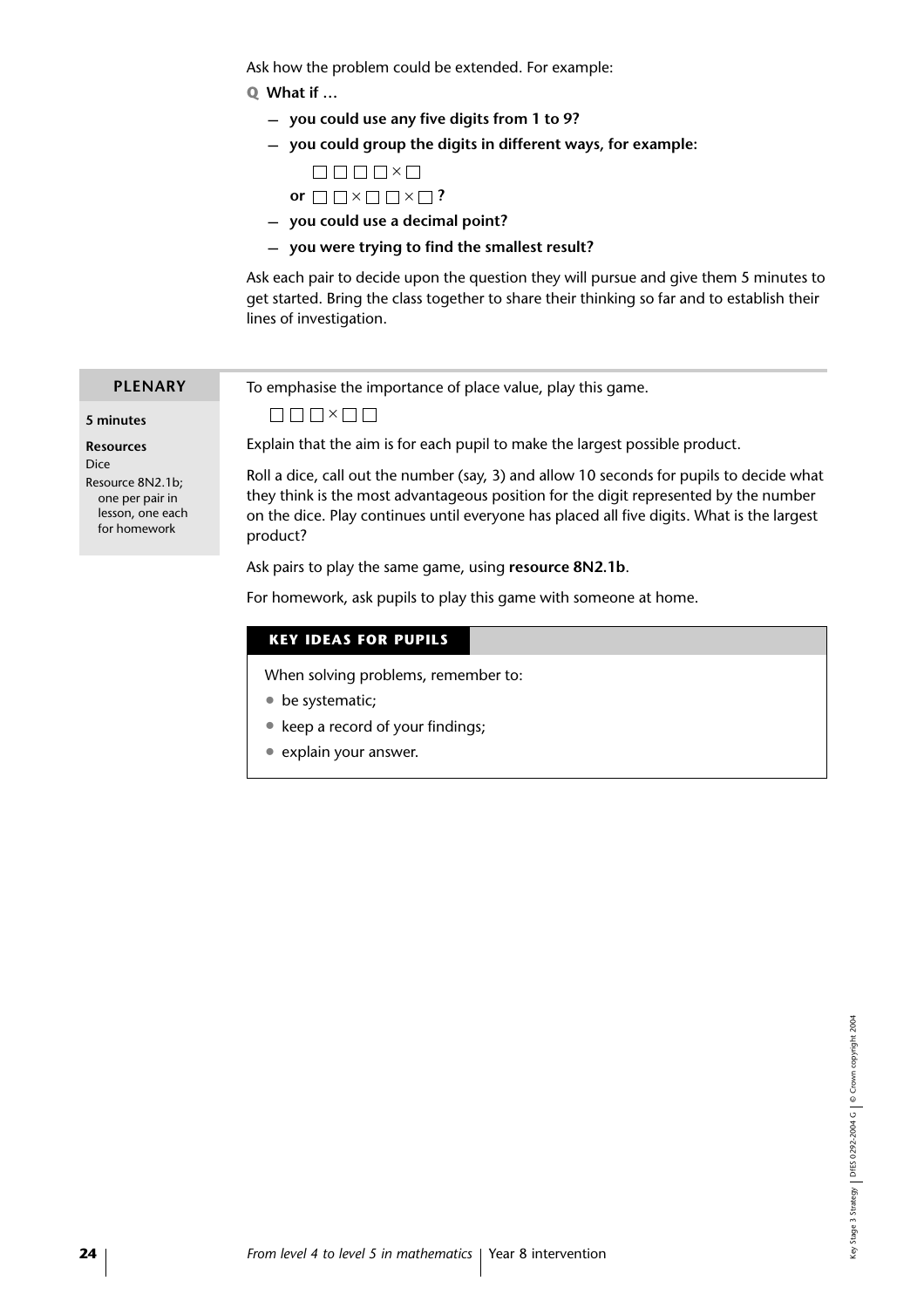#### **Largest calculations 8N2.1a**

Using each of the digits 1, 2, 3, 4 and 5 only once, what is the largest result you can find for each calculation?



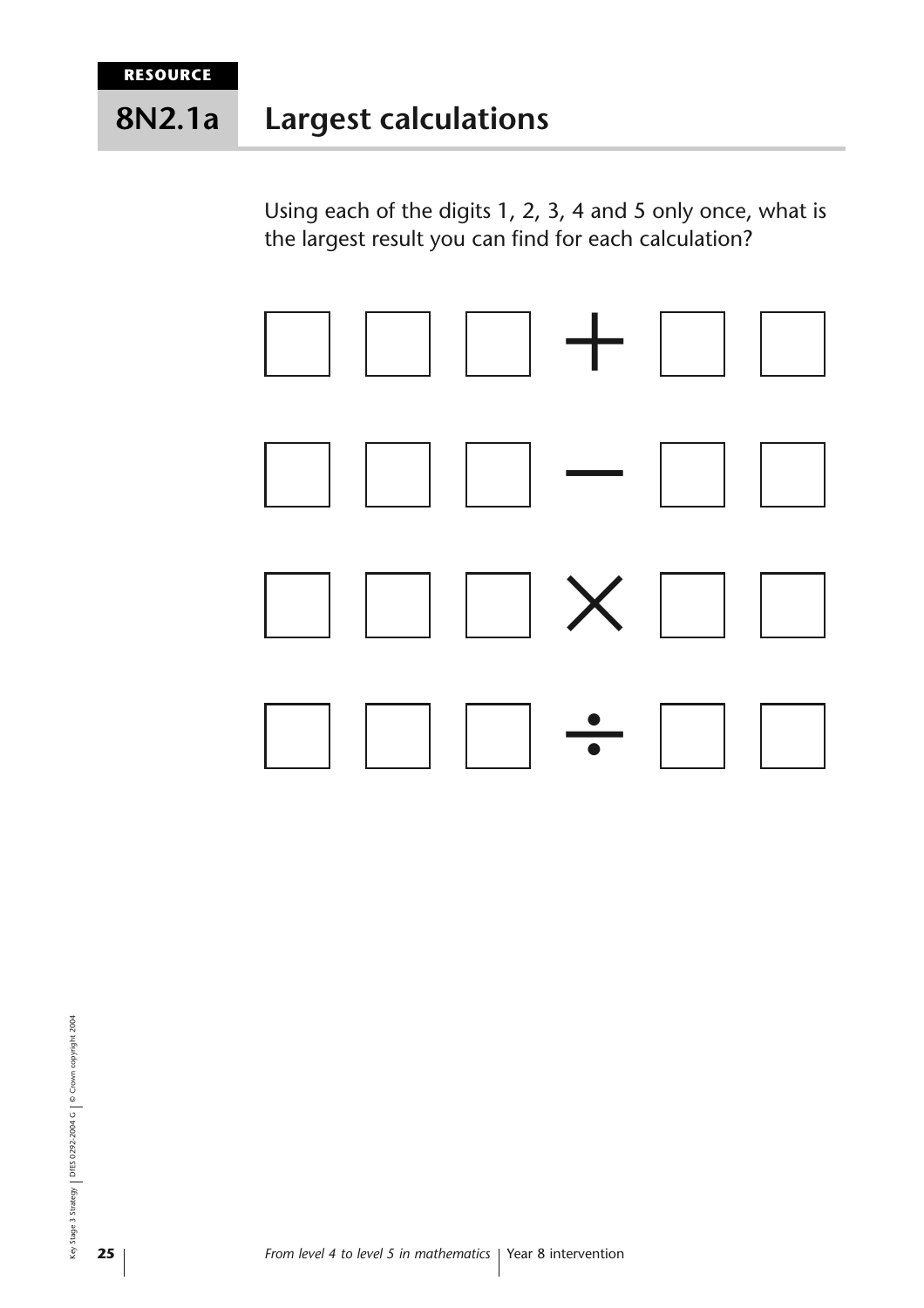#### **Largest product 8N2.1b**

### **Rules**

The aim of the game is to make the largest product.

Each player takes it in turn to roll a dice and decide where to place the number in their calculation.

After each player completes their calculation, the player with the largest product wins.

| Game                    | <b>Player A</b> | <b>Player B</b> |
|-------------------------|-----------------|-----------------|
| 1                       | $\times$        | $\times$        |
| $\overline{2}$          | $\times$        | $\times$        |
| $\overline{\mathbf{3}}$ | $\times$        | $\times$        |
| $\overline{\mathbf{4}}$ |                 | $\times$        |

Try a few games and see if you can improve your strategy.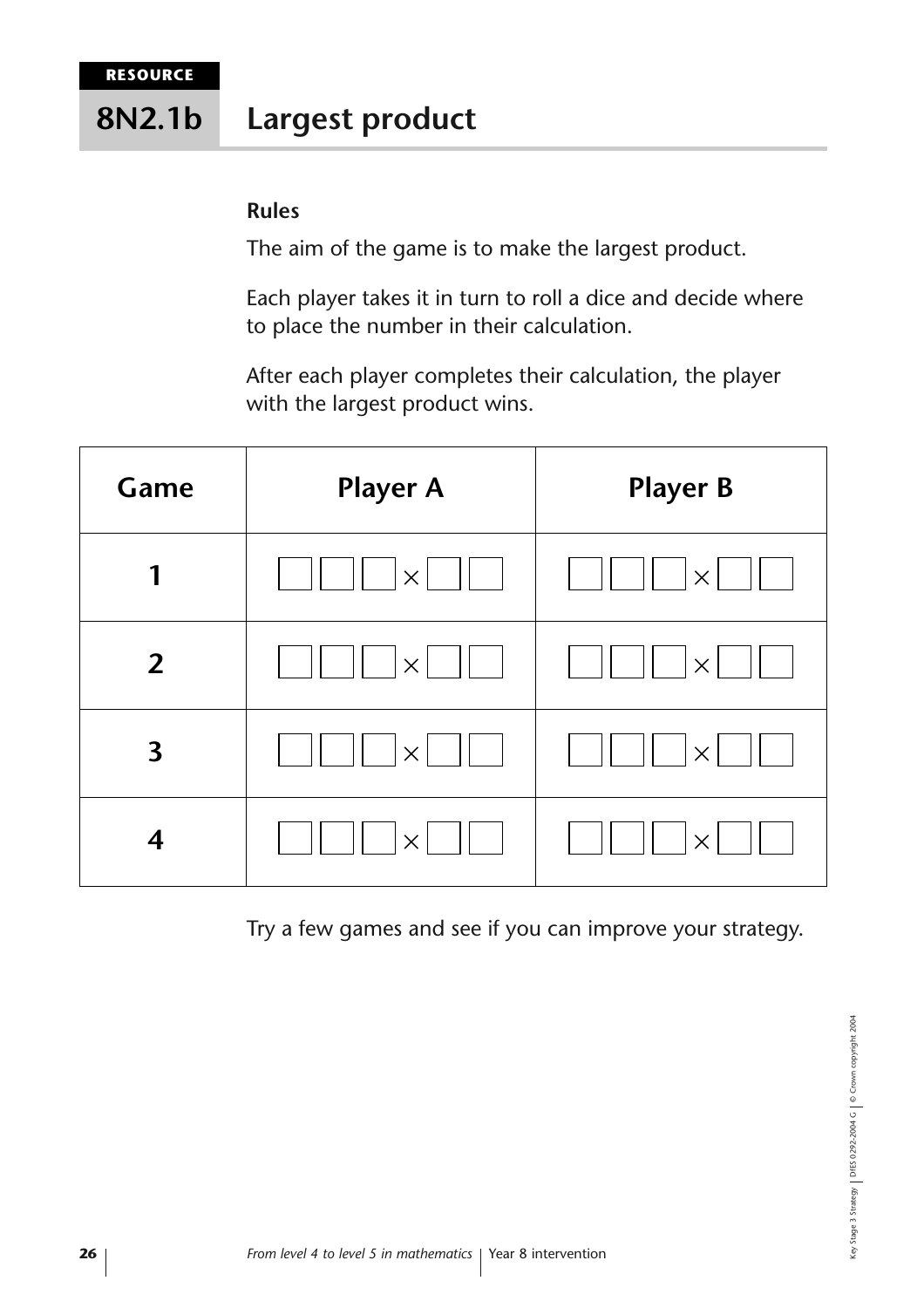#### **Fraction operators 8N3.1**

#### Use fraction notation to describe parts of shapes and to express a smaller whole number as a fraction of a larger one; identify equivalent fractions. **OBJECTIVES**

• Calculate simple fractions of quantities (whole-number answers); multiply a fraction by an integer.

#### **STARTER**

#### **15 minutes**

**Vocabulary** decimal equal equivalent fraction of percentage

#### **Resources**

Mini-whiteboards Large sheets of plain paper OHP or flipchart

Display the six key words in the vocabulary list.

- **Q Which key words do you recognise?**
- **Q Can you give me a fact or expression related to one or more of the key words?**

For example,  $\frac{5}{10}$  is equivalent to  $\frac{1}{2}$ ;  $\frac{1}{10}$  is the same as 10%.

Take responses from pupils, perhaps using whiteboards. Encourage them to use words, numbers, symbols and pictures. Discuss some of their examples.

**Q Can you give me another example, to include a statement with the equals sign?**

**Q Can you give me an example with a labelled diagram?**

**Q Can you use the same example for a different key word?**

Ask pupils in pairs to record on blank paper particular things they know, related to the familiar words. Encourage a variety of expressions: equivalences, labelled diagrams, number lines, statements in words, etc. For example:



Circulate during this work and note examples that will be useful to share.

Next, invite pupils to the front of the class to write up an example chosen from their collection, preferably on an OHT or flipchart. Encourage a variety of responses:

#### **Q Is there another way to write this?**

#### **Q Is there another diagram to show this?**

Spend a few minutes discussing the collected examples, making links between them where appropriate. Conclude by explaining that in this lesson pupils will be linking their ideas together, meeting some new ideas and using fractions in practical contexts.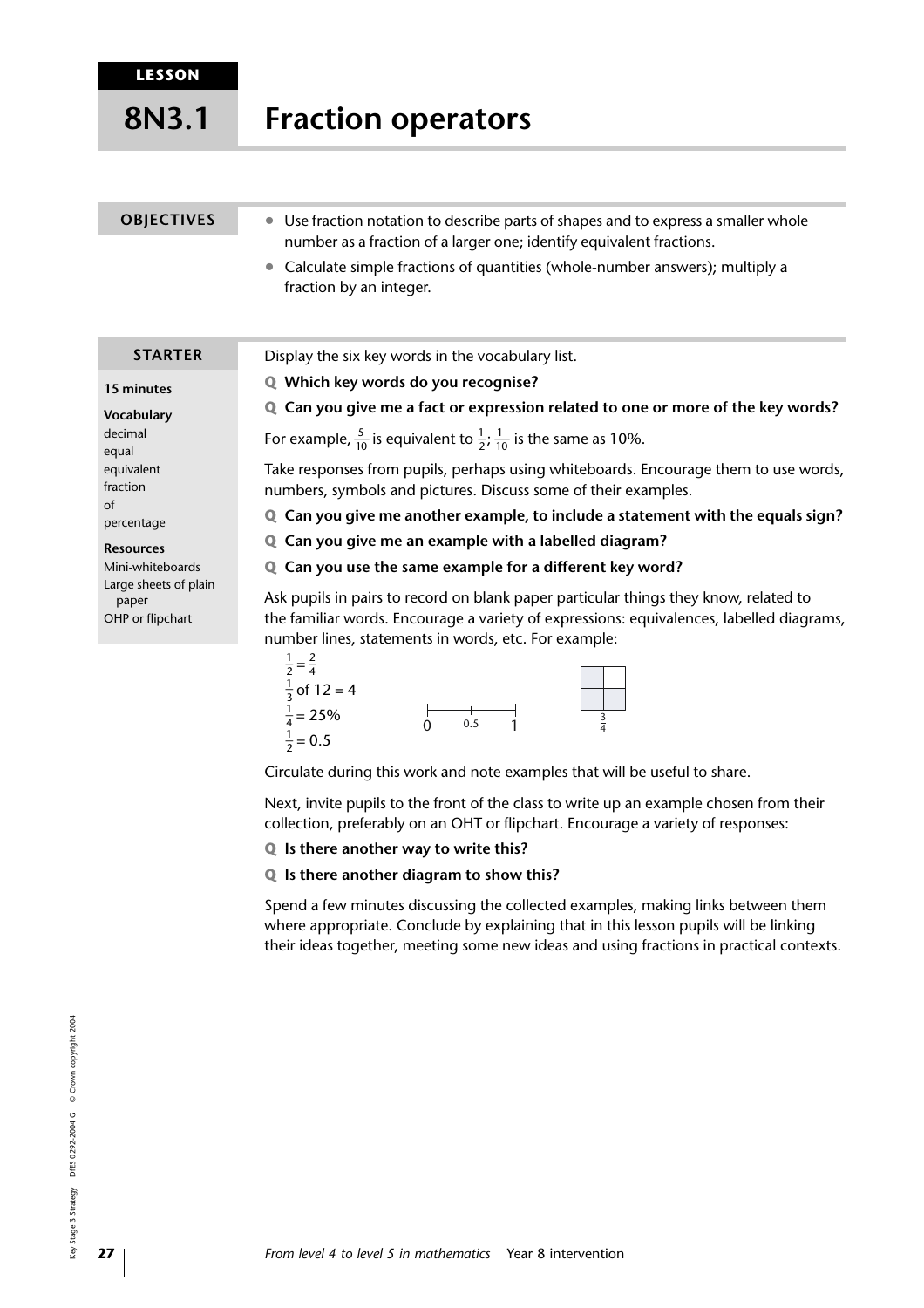#### **MAIN ACTIVITY**

#### **35 minutes**

**Vocabulary** decrease improper fraction increase mixed number operator ('of')

#### **Resources**

Two copies each of OHTs 8N3.1a and 8N3.1b Further copies of OHT 8N3.1b shaded to show  $5 \times \frac{1}{3}$  and  $\frac{1}{3}$  of 5 (If repeating for quarters, copies of OHTs 8N3.1a and 8N3.1c)

Lead into the main activity by saying that you will show some diagrams to help pupils illustrate facts they have noted. The diagrams will also link ideas together and help pupils to see why certain facts are true or certain calculations equivalent. If possible, start with an example from pupils' contributions, finding a fraction of an amount, such as  $\frac{1}{3}$  of 15 = 5.

### **Q** Can you give me more examples of finding  $'\frac{1}{3}$  of '?

Record the examples given by the class.

- **Q Can you tell me what we are doing to the number 15 when we find one third of it?**
- **Q Which operation is this?**

Draw from pupils that the amount is divided into 3 equal parts and that this is what happens both when 'dividing by 3' and when finding 'a third of'.

Use **OHTs 8N3.1a** and **8N3.1b** to help make the connection between, for example, seven thirds and one third of seven.



Now tell pupils that you are going to pool ideas from the start of the lesson, together with new links which the diagram may have helped them to make. Illustrate these links in a 'web diagram' of expressions equivalent to  $\frac{7}{3}$ :

$$
7 \times \frac{1}{3}
$$
  $2\frac{1}{3}$   
  $7 \div 3$   $3\frac{7}{3}$  of 7

Draw attention to the connections illustrated in the diagram. Trace your finger along the links and ask pupils to find ways of summarising them.

- **Q What is the link between … and …?**
- **Q How do we know?**
- **Q Does anyone think of this in a different way?**
- **Q Can anyone add to that explanation?**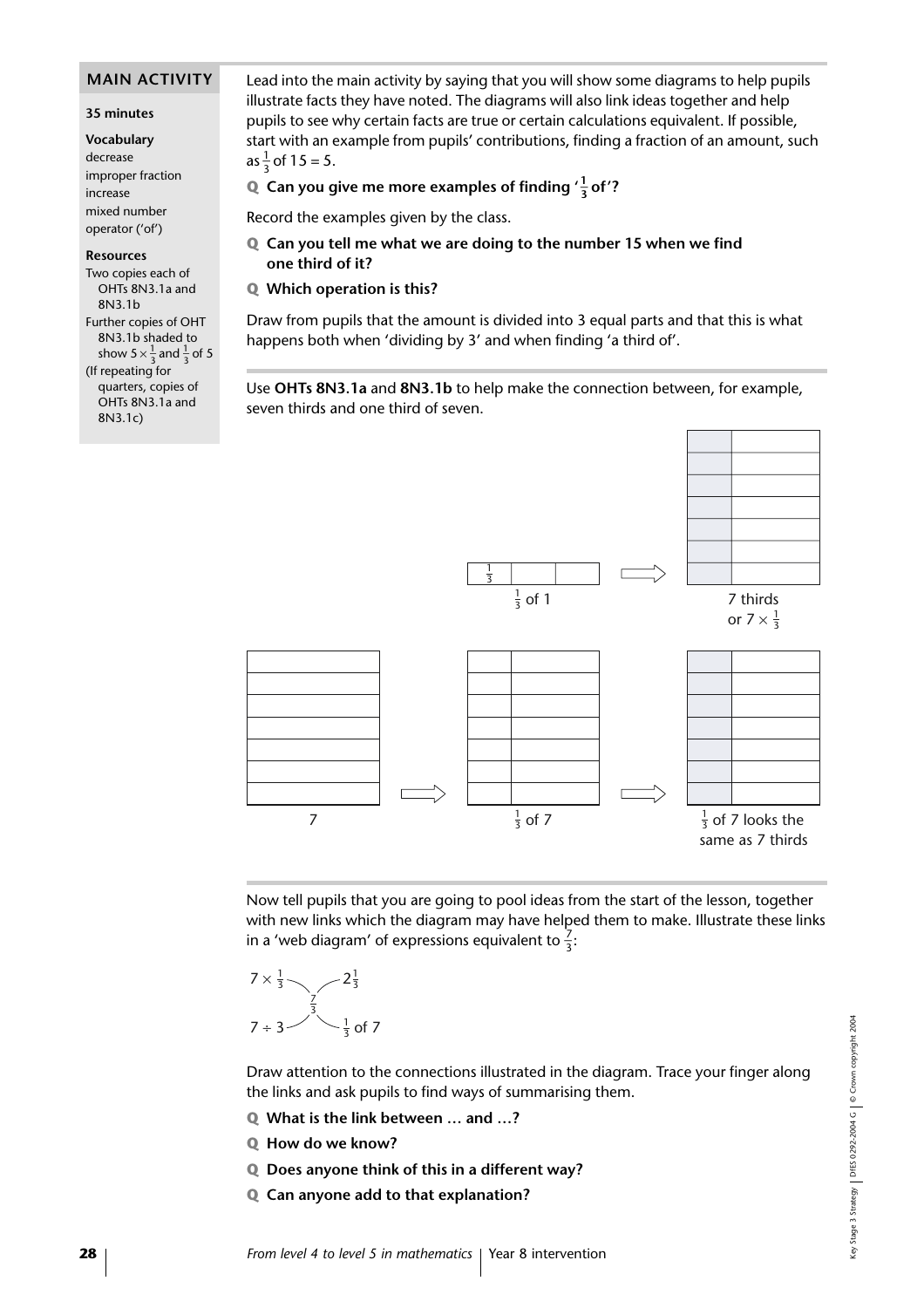Note particularly that you have looked at a diagram which helps you to see that seven thirds is the same as 7 divided by 3.

Use the shaded copies of **OHT 8N3.1b** to show diagrams for 5  $\times \frac{1}{3}$  and  $\frac{1}{3}$  of 5. Ask pupils to work in pairs to draw a web diagram for  $\frac{5}{3}$ .

Depending on the time available you could now:

- **either** repeat the above sequence for quarters (**OHTs 8N3.1a** and **8N3.1c**);
- **or** move on to the plenary.

| <b>PLENARY</b> | Copy one of the web diagrams produced. For example: |
|----------------|-----------------------------------------------------|
| 10 minutes     | $7 \times \frac{1}{3}$ $-2\frac{1}{3}$              |
|                | 7 ÷ 3 $\frac{1}{3}$ of 7                            |

Rub out all entries except  $2\frac{1}{3}$ .

### **Q** What difference would it make to the other entries if this was  $2\frac{2}{3}$ ?

Invite pupils to complete the diagram.

**Q What if the entry was simply 2?**

Invite pupils to complete the diagram. The following is likely to appear:

$$
\begin{array}{c|c}\n6 \times \frac{1}{3} & 2 \\
6 \div 3 & \frac{6}{3} \\
 & 3 & 3\n\end{array}
$$

#### **Q Is this the only web diagram that would have an entry of 2?**

Invite other suggestions – you may need to suggest a starting point such as  $\frac{8}{4}$ 4 in the centre.

Encourage pupils to explain links as other examples are considered.

Remind pupils where the lesson started and how much they have revealed of what they know. Point to one of the web diagrams.

**Q Is there any connection in the diagram that you understand in a new way?**

#### **KEY IDEAS FOR PUPILS**

- Fractions can be less than 1, equal to 1, or greater than 1.
- We can think of a fraction such as  $\frac{7}{3}$  as seven lots of one third or as one third of 7. Seven thirds means the same as 7 divided by 3.
- Fractions are often drawn as points on a number line or parts of a shape (e.g. a pizza). Now we add to these images by using the idea of a stack (e.g. the seven stack) to demonstrate using fractions in multiplication.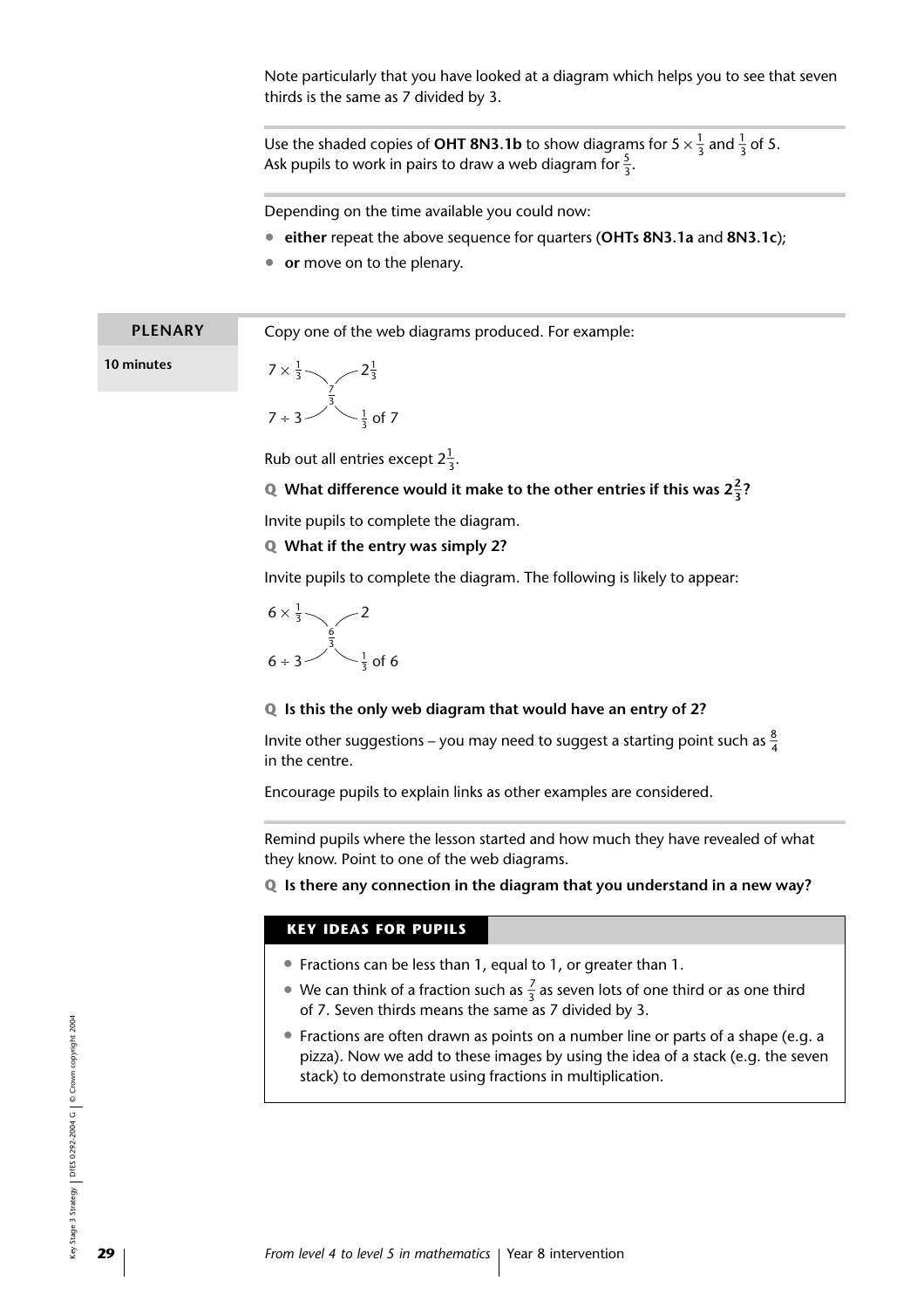# **Seven stack 8N3.1a**

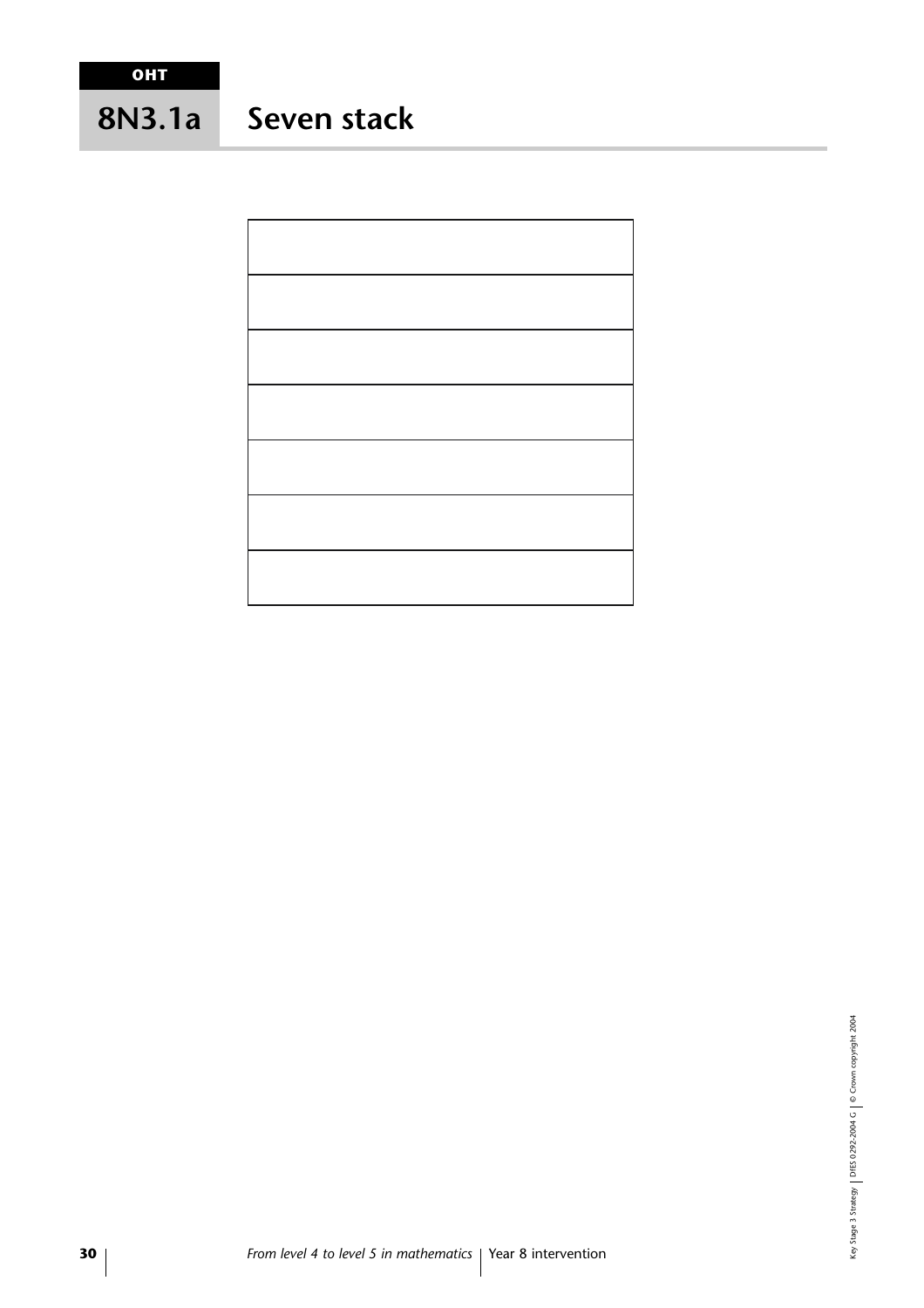# **8N3.1b**

# **Seven stack in thirds**

| $rac{1}{3}$   | $\frac{1}{3}$ | $\frac{1}{3}$ |
|---------------|---------------|---------------|
| $rac{1}{3}$   | $rac{1}{3}$   | $rac{1}{3}$   |
| $\frac{1}{3}$ | $\frac{1}{3}$ | $rac{1}{3}$   |
| $\frac{1}{3}$ | $\frac{1}{3}$ | $\frac{1}{3}$ |
| $\frac{1}{3}$ | $\frac{1}{3}$ | $\frac{1}{3}$ |
| $\frac{1}{3}$ | $\frac{1}{3}$ | $\frac{1}{3}$ |
| $\frac{1}{3}$ | $\frac{1}{3}$ | $\frac{1}{3}$ |
|               |               |               |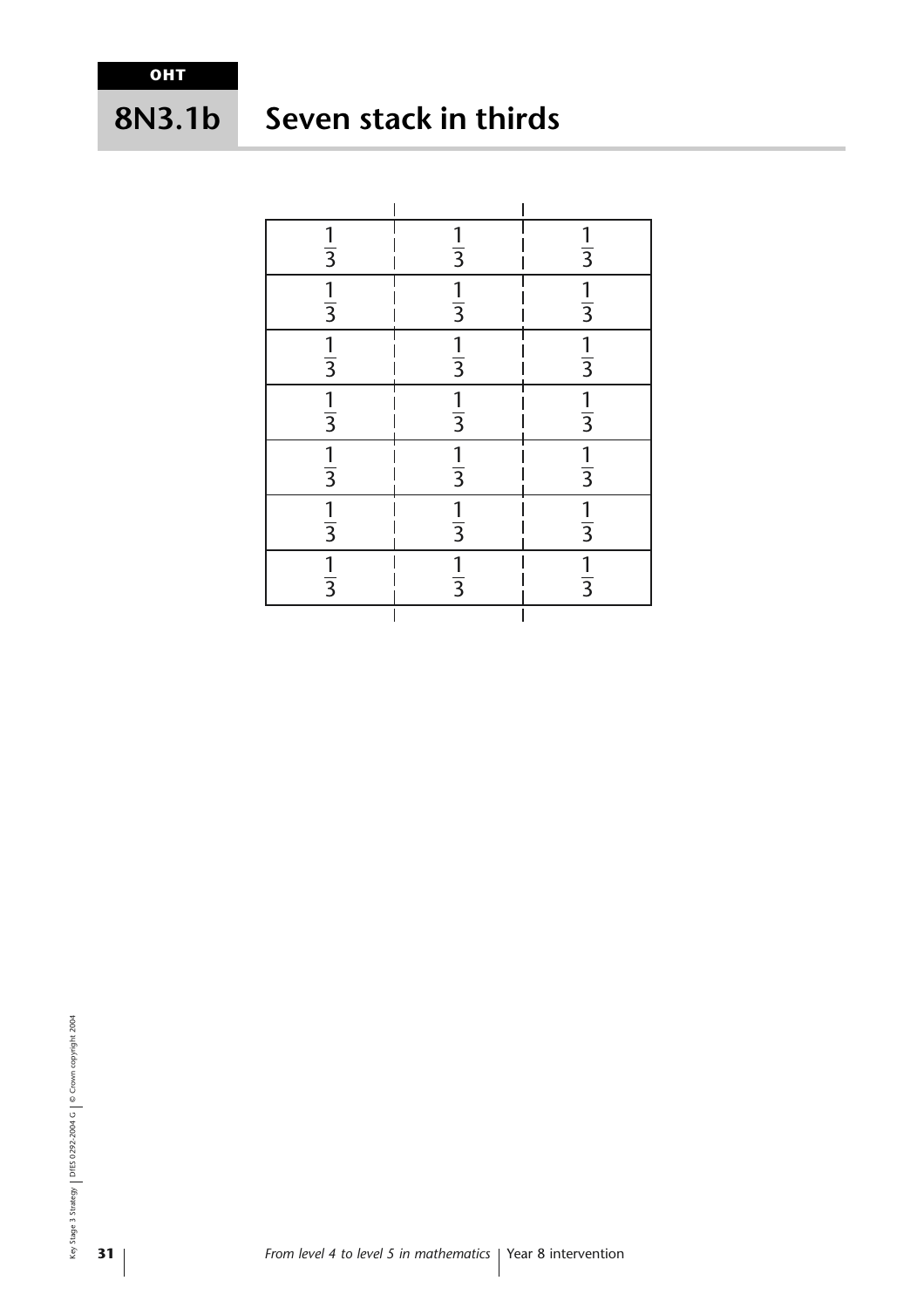#### **Seven stack in quarters 8N3.1c**

| $\frac{1}{4}$               | $\frac{1}{4}$               | $\frac{1}{4}$ | $\frac{1}{4}$ |
|-----------------------------|-----------------------------|---------------|---------------|
| $\frac{1}{4}$               | $\frac{1}{4}$               | $\frac{1}{4}$ | $\frac{1}{4}$ |
| $\frac{1}{4}$               | $\frac{1}{4}$               | $\frac{1}{4}$ | $\frac{1}{4}$ |
|                             | $\frac{1}{4}$ $\frac{1}{4}$ | $\frac{1}{4}$ | $\frac{1}{4}$ |
| $\frac{1}{4}$ $\frac{1}{4}$ |                             | $\frac{1}{4}$ | $\frac{1}{4}$ |
| $\frac{1}{4}$               | $\frac{1}{4}$               | $\frac{1}{4}$ | $\frac{1}{4}$ |
| $\frac{1}{4}$               | $\frac{1}{4}$               | $\frac{1}{4}$ | $\frac{1}{4}$ |
|                             |                             |               |               |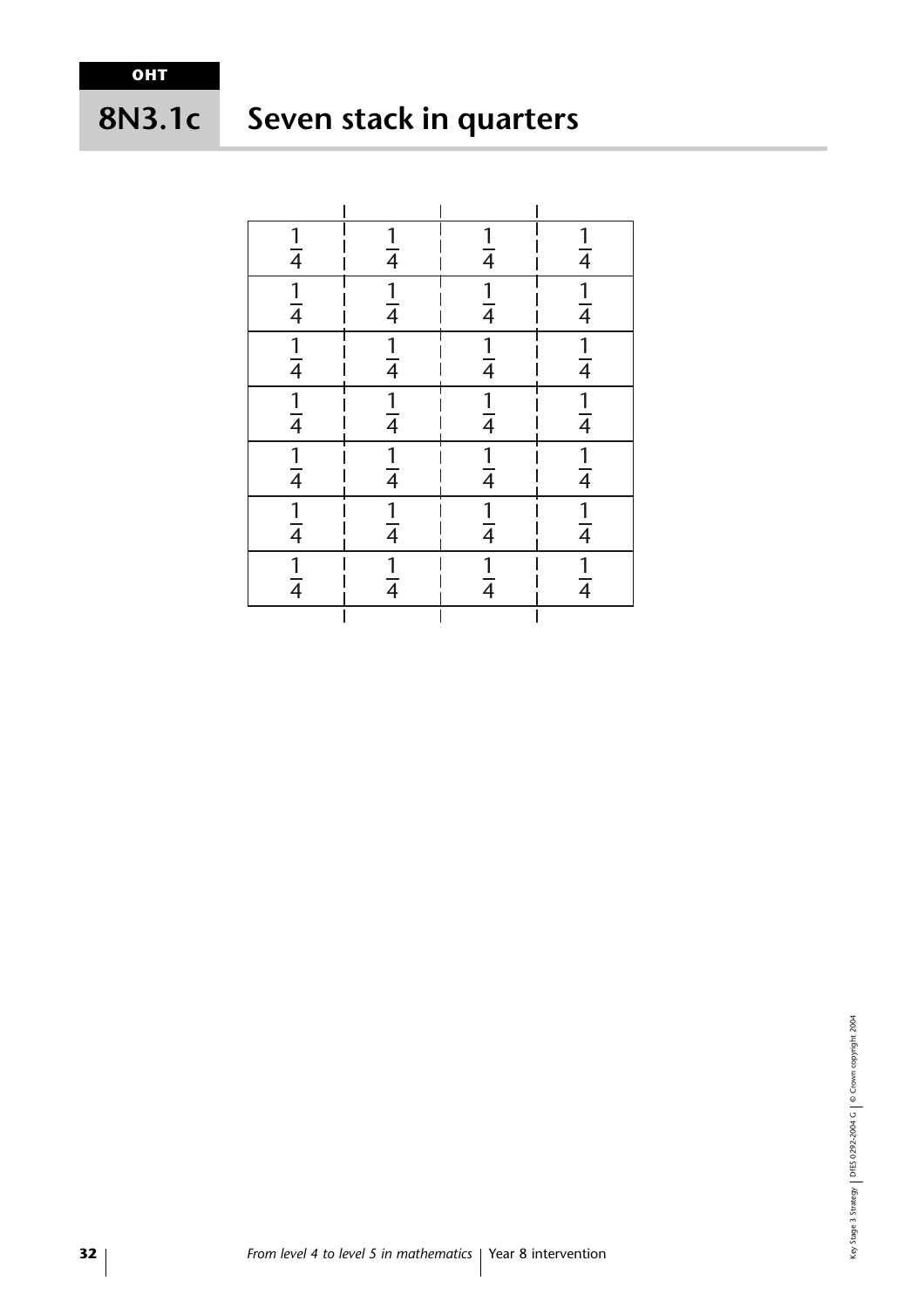**LESSON**

**8A2.1**

| <b>OBJECTIVES</b>                                                            | Understand that algebraic operations follow the same conventions and order as<br>$\bullet$<br>arithmetic operations (addition and subtraction only).                                                                                                      |  |  |
|------------------------------------------------------------------------------|-----------------------------------------------------------------------------------------------------------------------------------------------------------------------------------------------------------------------------------------------------------|--|--|
|                                                                              | Use letters or symbols to represent unknown numbers.<br>$\bullet$                                                                                                                                                                                         |  |  |
|                                                                              | Construct and solve simple linear equations.<br>$\bullet$                                                                                                                                                                                                 |  |  |
|                                                                              | Represent problems mathematically, making correct use of symbols.<br>$\bullet$                                                                                                                                                                            |  |  |
| <b>STARTER</b>                                                               | Give each pupil a set of number and symbol cards (resource 8A2.1a).<br>Write on the board:                                                                                                                                                                |  |  |
| 15 minutes                                                                   | $3 + 4 = 7$                                                                                                                                                                                                                                               |  |  |
| Vocabulary<br>symbols<br>operations<br>inverse<br>commutative                | Ask pupils to use their cards to rework the number sentence in as many different ways<br>as they can. Invite pupils to share their answers on the board, encouraging them to use<br>both the commutative rule and subtraction as the inverse of addition. |  |  |
| equation                                                                     | Now pose the questions:                                                                                                                                                                                                                                   |  |  |
| <b>Resources</b><br>Resource 8A2.1a,<br>cut into cards;<br>one set per pupil | <b>Q</b> Can you write an equation using a mix of numbers and symbols,<br>for example $3 + a = 7$ ?                                                                                                                                                       |  |  |
|                                                                              | Can you rearrange the equation you have written, keeping the same numbers<br>Q<br>and symbols? You can change the operation.                                                                                                                              |  |  |
|                                                                              | Discuss pupils' suggestions and model on the board how to find the four related<br>sentences associated with the initial equation.                                                                                                                        |  |  |

**Q** What if you start with the equation  $a + m = 3$ ?

#### **MAIN ACTIVITY**

**30 minutes**

**Vocabulary** expression equation symbol value

**Resources**

Resources 8A2.1b and 8A2.1c as handouts Briefly recap how number pyramids are constructed (Framework supplement of examples, page 122).

Draw a pyramid on the board with an unknown number represented by the symbol *n* in the top left box and 21 and 33 in the other two boxes in the top layer. Explain how the pyramid is formed: add adjacent cells to get the expression in the cell below.



Invite pupils to tell you what expressions will go in the next layers of the pyramid. Verify that the mathematical expressions are all written correctly and then ask:

**Q For this pyramid I was thinking of a number** *n* **and my number gave a value of 100 in the bottom box. What number was I thinking of?**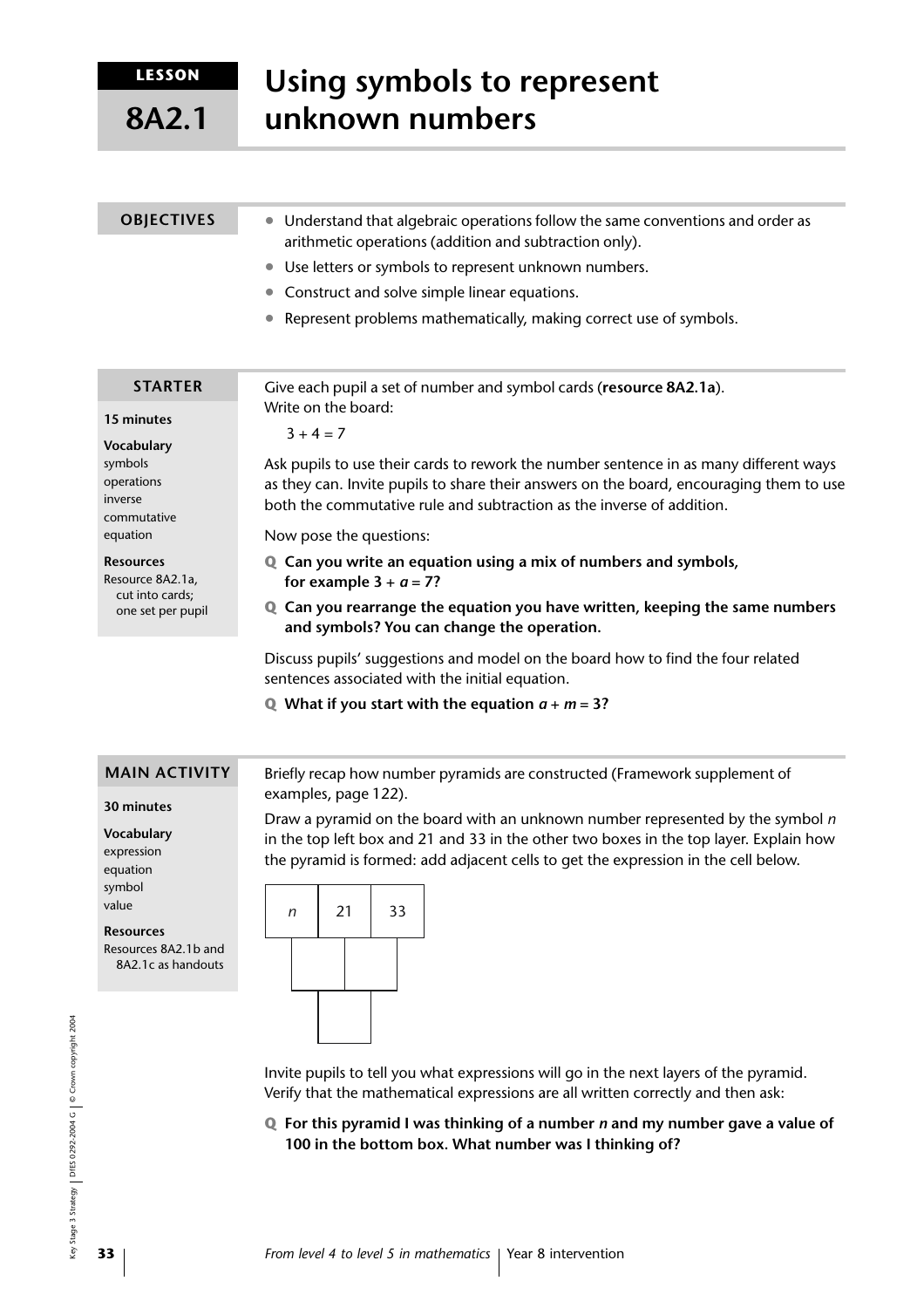When pupils offer an answer ask them:

**Q How did you work the number out?** 

#### **Q How can I write an equation using** *n***?**

Now say to pupils that you want them to design some similar examples. Tell them that first, on their own, they are going to draw a three-layer number pyramid at the back of their book, keeping their pyramid a secret from their partner. Then they will hand over to their partner a partially completed version of the pyramid with the top layer filled with two known numbers and an unknown number.

Ask each pupil to complete their partner's pyramid with the correct mathematical expressions. When a pupil has completed the pyramid their partner (the originator of the pyramid) will ask:

#### **Q I will tell you the number that goes in the box in the bottom layer. What is my unknown number?**

Encourage higher-ability pupils to set challenges, for example to place the unknown number in the middle box of the top layer.

Circulate to observe pupils' strategies and select two examples to illustrate easier and harder cases. Discuss these examples in a mini-plenary, asking:

#### **Q How do you work out the unknown number** *n***?**

Set pupils to work in pairs on further examples using **resources 8A2.1b** and **8A2.1c**. The pyramids on these resources span a range of difficulty from simple numbers and no unknowns to pyramids with four layers and decimal number inputs. Select different starting points for different pupils.

#### Review the vocabulary used by asking pupils to define and give an example of an expression and an equation. **PLENARY**

**15 minutes**



Draw a pyramid with three layers on the board.



Set the following pyramid puzzle as a challenge.

- In the top laver:
	- Box 1 contains an unknown number.
	- Box 2 contains a number that is 5 more than the number in the first box.
	- Box 3 contains a number that is 2 less than the number in the second box.
- The number in the box in the bottom layer of the pyramid is 28.

Invite pupils to suggest an expression that represents the number in each box and help them to construct and solve the equation that will give the value of the unknown number.

#### **KEY IDEAS FOR PUPILS**

- Algebra uses symbols to represent unknown numbers.
- Each side of an equation has the same value.
- The solution of an equation is the number that makes the equation true.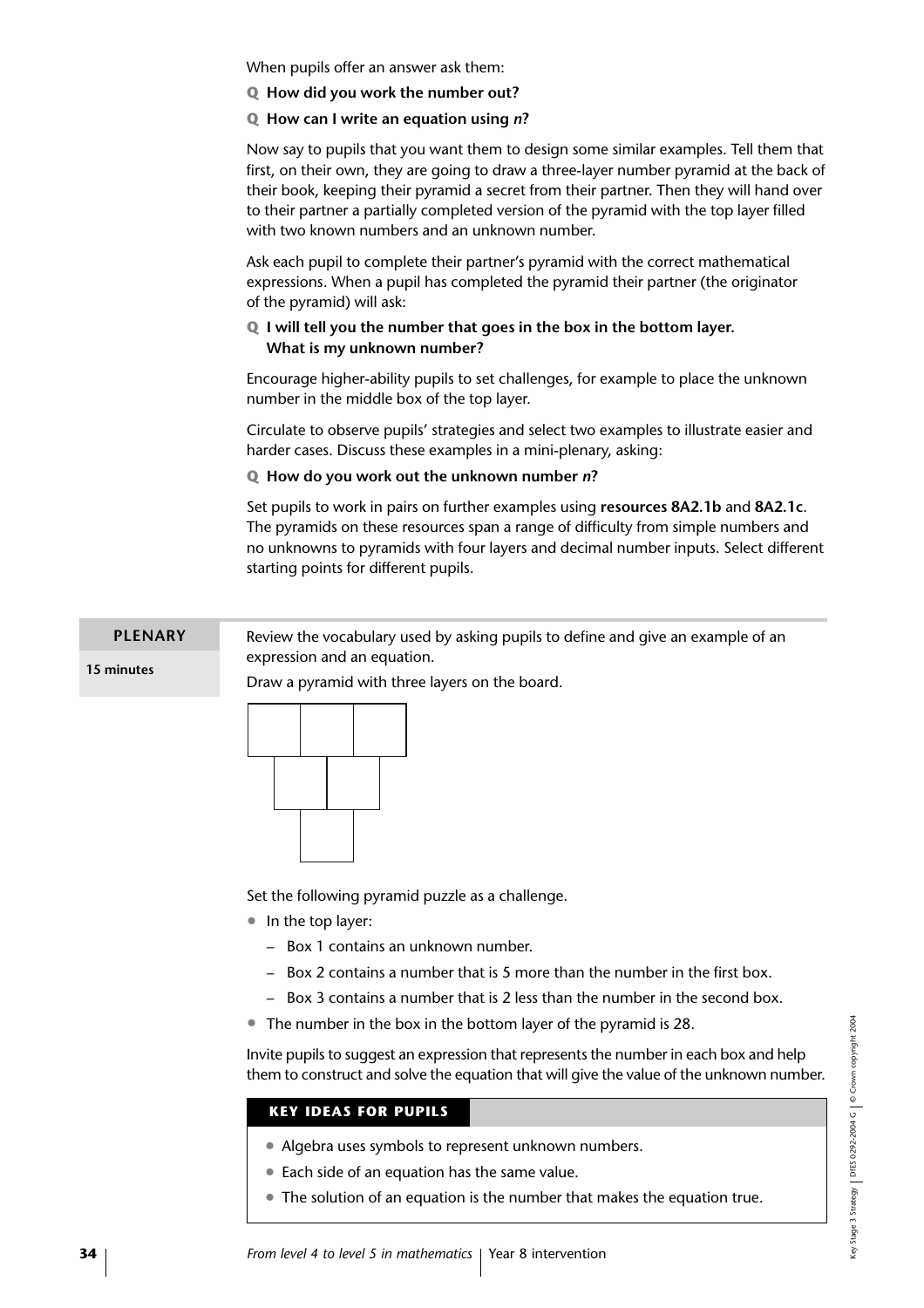#### **Number and symbol cards 8A2.1a**

| m              |    | 2        |
|----------------|----|----------|
| $\overline{3}$ | 4  | 5        |
| 6              | 7  | 8        |
| 9              | 10 |          |
|                |    | $\bm{C}$ |

key Stage 3 Strategy | DfES 0292-2004 G | © Crown copyright 2004 Key Stage 3 Strategy DfES 0292-2004 G © Crown copyright 2004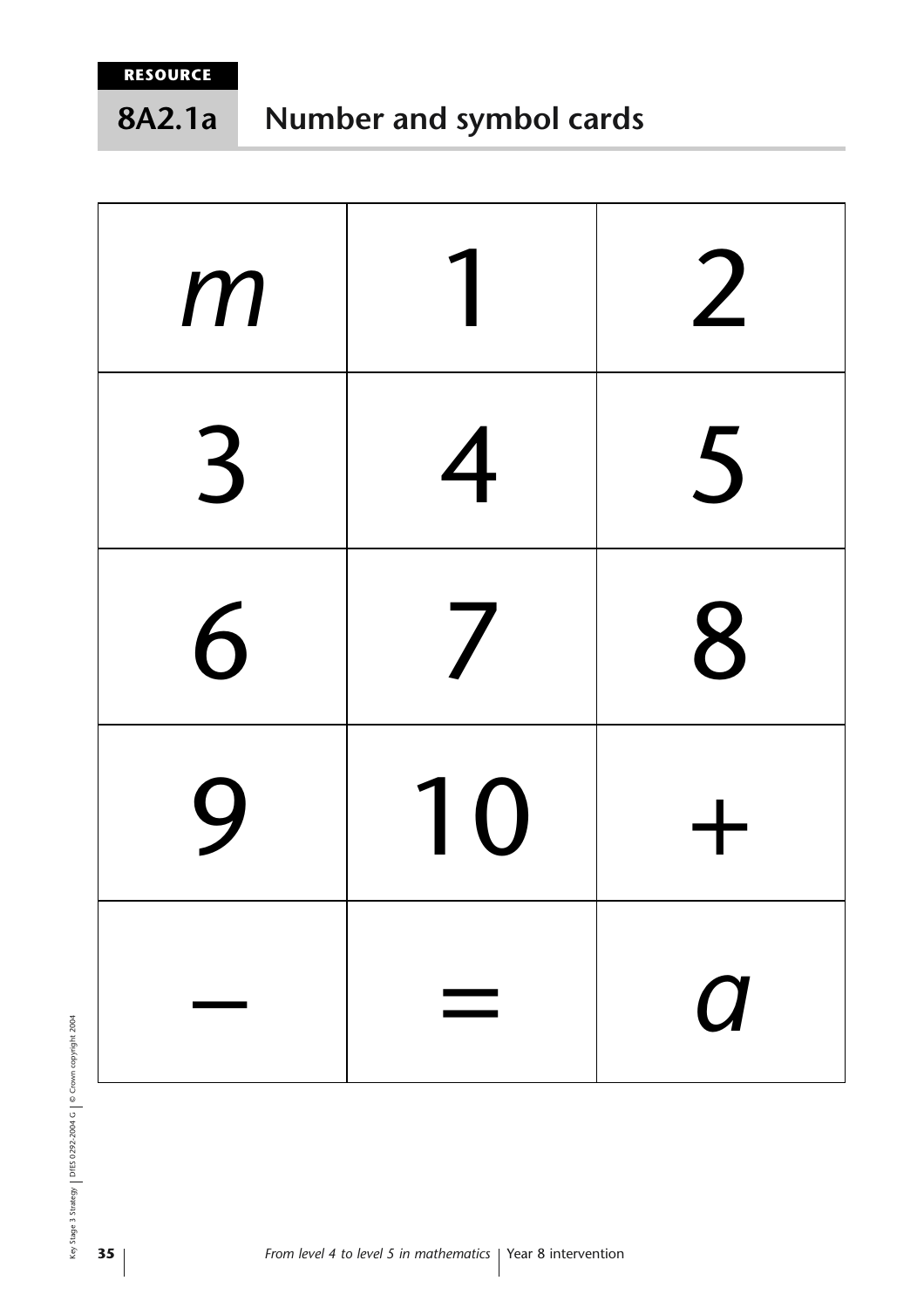**8A2.1b**

# **Pyramids and equations (1)**







$$
n =
$$







$$
n =
$$













Key Stage 3 Strategy | DfES 0292-2004 G | © Crown copyright 2004 Key Stage 3 Strategy DfES 0292-2004 G © Crown copyright 2004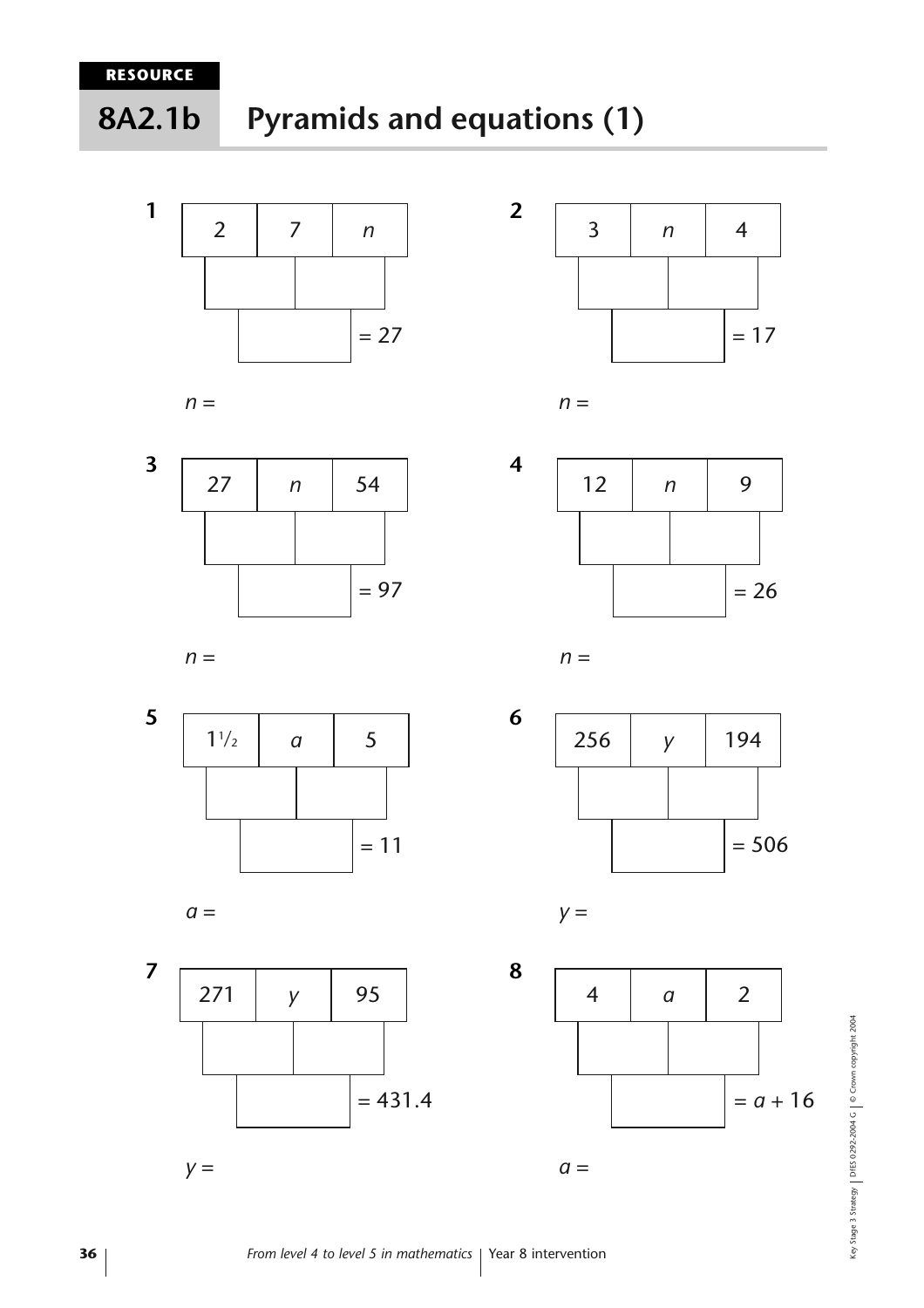





$$
a =
$$



*n* | 3*n* | 4



*n* =



$$
y =
$$







 $= 2n + 34$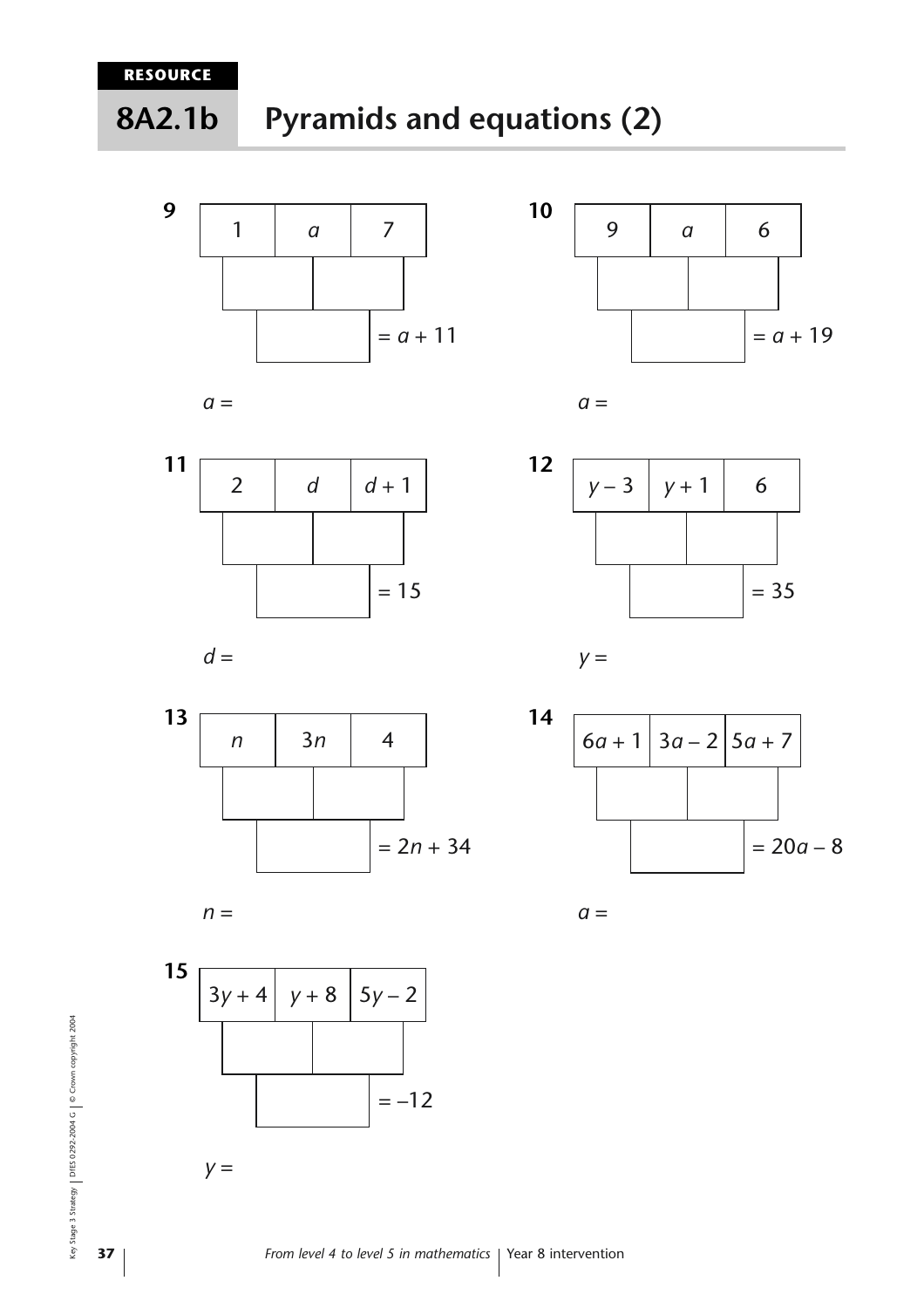# **Pyramids (1) 8A2.1c**

## Complete these pyramids.





















**10**

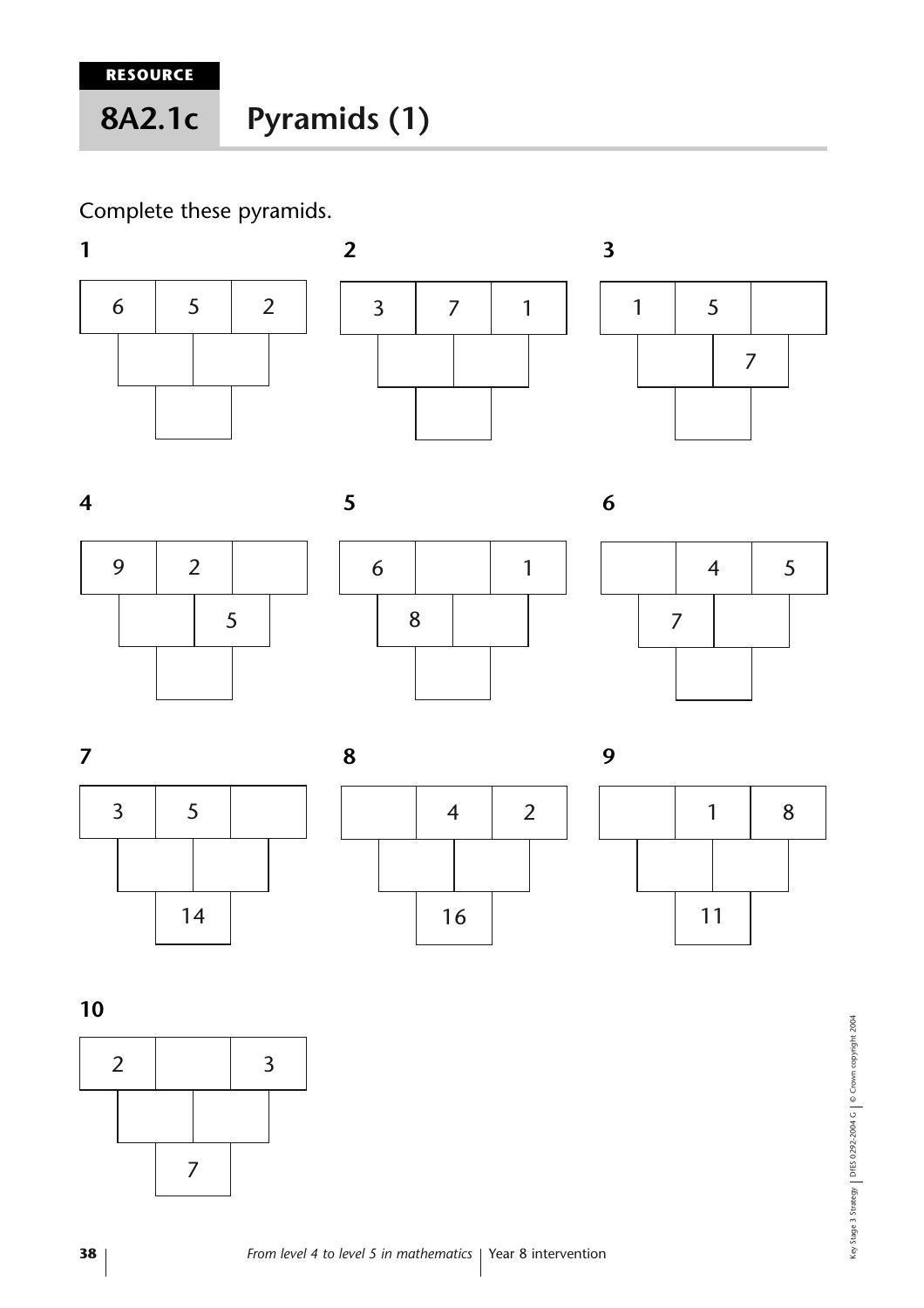#### **Pyramids (2) 8A2.1c**

These pyramids use letters.

































Try making up some of your own for your partner to solve. You could even try using the number from the bottom box to make up some equations.

Key Stage 3 Strategy DfES 0292-2004 G © Crown copyright 2004

Key Stage 3 Strategy | DfES 0292-2004 G | © Crown copyright 2004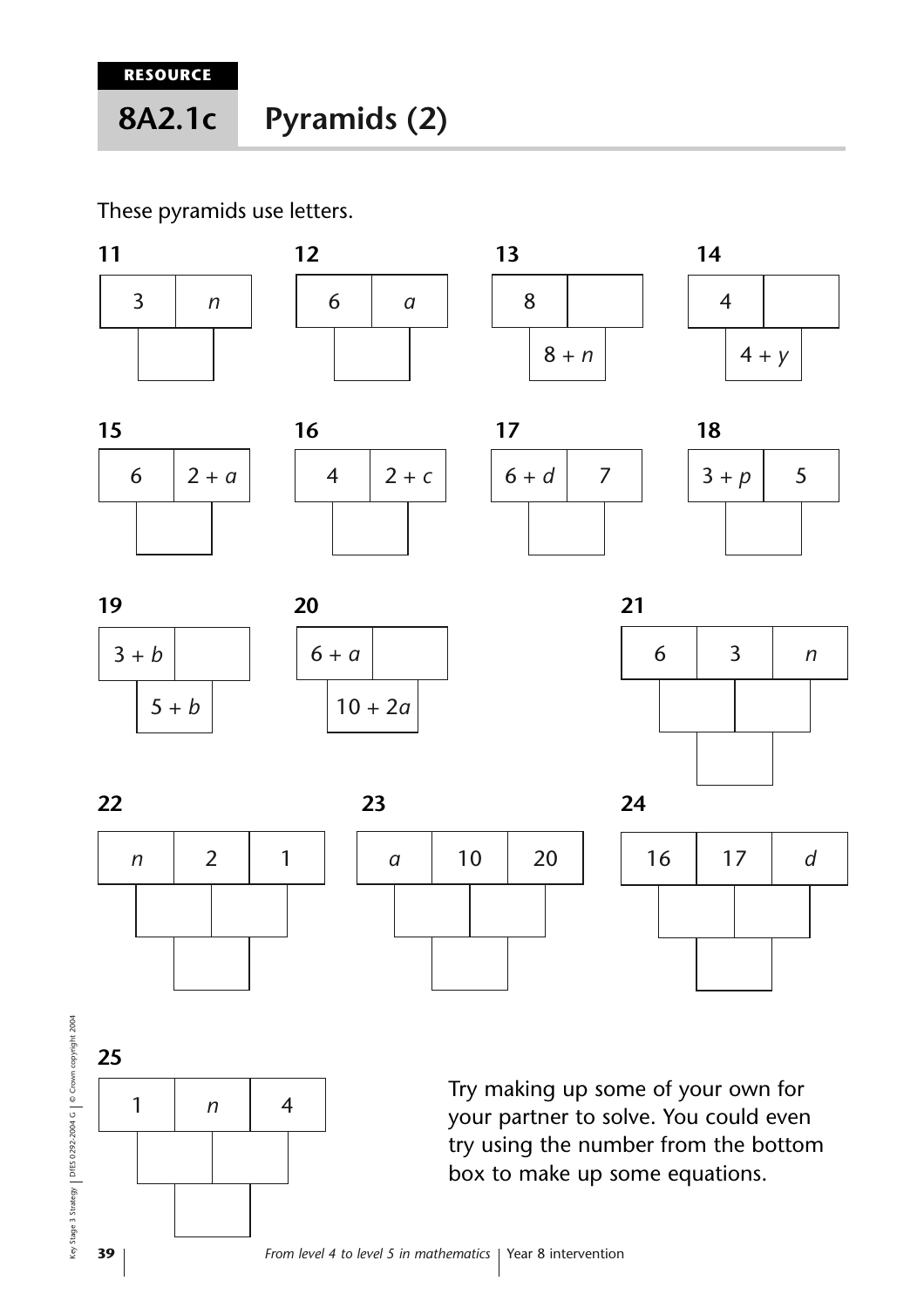#### **Calculation methods 8N4.1**

#### **OBJECTIVES**

- Understand and use decimal notation and place value.
- Consolidate the rapid recall of number facts, including positive integer complements to 100 and multiplication facts to  $10 \times 10$ , and quickly derive associated division facts.
- Use standard column procedures to add and subtract whole numbers and decimals with up to two decimal places.
- Multiply and divide three-digit by two-digit whole numbers; extend to multiplying and dividing decimals with one or two places by single-digit whole numbers.

#### **STARTER**

Framework examples, pages 88, 96

**10 minutes Resources** OHTs 8N4.1a and 8N4.1b

Practise mental calculation skills and recall of number facts using a target number grid, for example **OHT 8N4.1a**. Ask questions such as:

- **Q What is the complement to 100 of this number?**
- **Q What is this number multiplied by 100?**
- **Q What is the sum of these two numbers?**
- **Q What is this number divided by 4?**
- **Q Which two of these numbers add to make 10?**
- **Q What is double this number?**
- **Q What is this number multiplied by 70?**

Use **OHT 8N4.1b** or write  $6.2 \times 100$  in the middle of the board. Invite pupils to give equivalent products, for example:

 $62 \times 10$ ,  $3.1 \times 200$ ,  $62\,000 \times 0.01$ , ...

| <b>MAIN ACTIVITY</b>                                                                                                                                 | Emphasise the importance of being able to calculate mentally and to use efficient                                                                                                                                                                                                                                                                       |  |
|------------------------------------------------------------------------------------------------------------------------------------------------------|---------------------------------------------------------------------------------------------------------------------------------------------------------------------------------------------------------------------------------------------------------------------------------------------------------------------------------------------------------|--|
| 45 minutes<br><b>Resources</b><br>Resource 8N4.1c,<br>one per pupil<br>Resource 8N4.1d,<br>one per pair<br>Framework examples,<br>pages 48, 104, 106 | written calculation methods.<br>Acknowledge that you know the sort of calculations they can already do, but you<br>would like to find out more about the methods they use.                                                                                                                                                                              |  |
|                                                                                                                                                      | Ask one or two pupils to model examples of calculation methods they can use.<br>Ask them to explain how they would estimate and check their answers.                                                                                                                                                                                                    |  |
|                                                                                                                                                      | Note: By the age of 11, pupils are expected to use a formal written method for calculations<br>such as $460 - 237$ or $23 \times 17$ . The most common methods expected of 11-year-olds are<br>column addition and subtraction, long multiplication or 'grid' multiplication, short division<br>or 'chunking' - see Framework examples, pages 104, 106. |  |
|                                                                                                                                                      | Distribute resource 8N4.1c and ask pupils to work through the examples, deciding for<br>each one whether they would do it:                                                                                                                                                                                                                              |  |
|                                                                                                                                                      | mentally (with or without jottings); or                                                                                                                                                                                                                                                                                                                 |  |
|                                                                                                                                                      | • using a formal written method.                                                                                                                                                                                                                                                                                                                        |  |
|                                                                                                                                                      | Emphasise that you are particularly interested in how they calculate, not just the<br>accuracy of their answers. You are also keen to know how they estimate what might be<br>a reasonable answer and how they check their answers after they do the calculation.                                                                                       |  |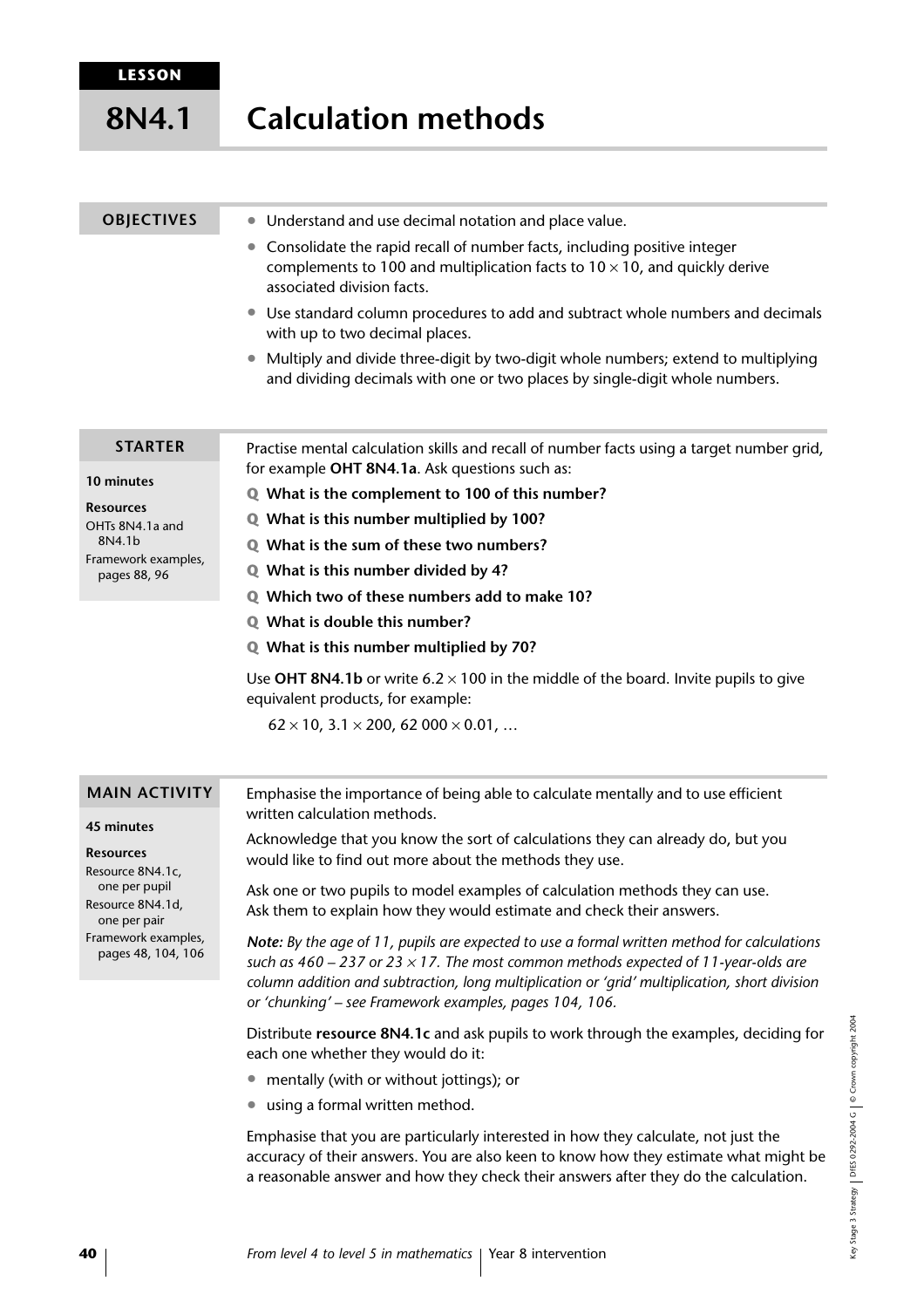Circulate to observe and note the different calculation strategies being used. Probe pupils' understanding and help them extend and refine their strategies.

When pupils have completed all the questions they can tackle, say that you would like them to help you identify errors pupils have made in the past. Give out **resource 8N4.1d** and ask pupils to work in pairs to estimate an answer for each calculation, to identify what has gone wrong in each example and to correct the calculation.

#### **5 minutes** Review the errors pupils have identified and establish important points for them to remember when doing calculations. These could be written on a sheet of sugar paper so that they can be referred to at a later stage. **PLENARY**

Write the following word problem on the board and ask pupils to think about how they would tackle it:

**Q A shop sells sheets of sticky labels. On each sheet there are 36 rows and 18 columns of labels. How many labels are there altogether on 9 sheets?**

Model a sensible way to approach the problem, for example:

- underline the important information;
- decide what operations are needed;
- estimate the answer, then do and check the calculation;
- write the answer as a sentence, checking that it makes sense.

Solve the problem together and ask pupils to try to use a similar approach to the following problem set for homework:

**Q A teacher needs 220 booklets. The booklets are sold in packs of 16. How many packs must the teacher order?**

#### **KEY IDEAS FOR PUPILS**

- Always consider doing a calculation mentally.
- Check all calculations to make sure that the answer is sensible.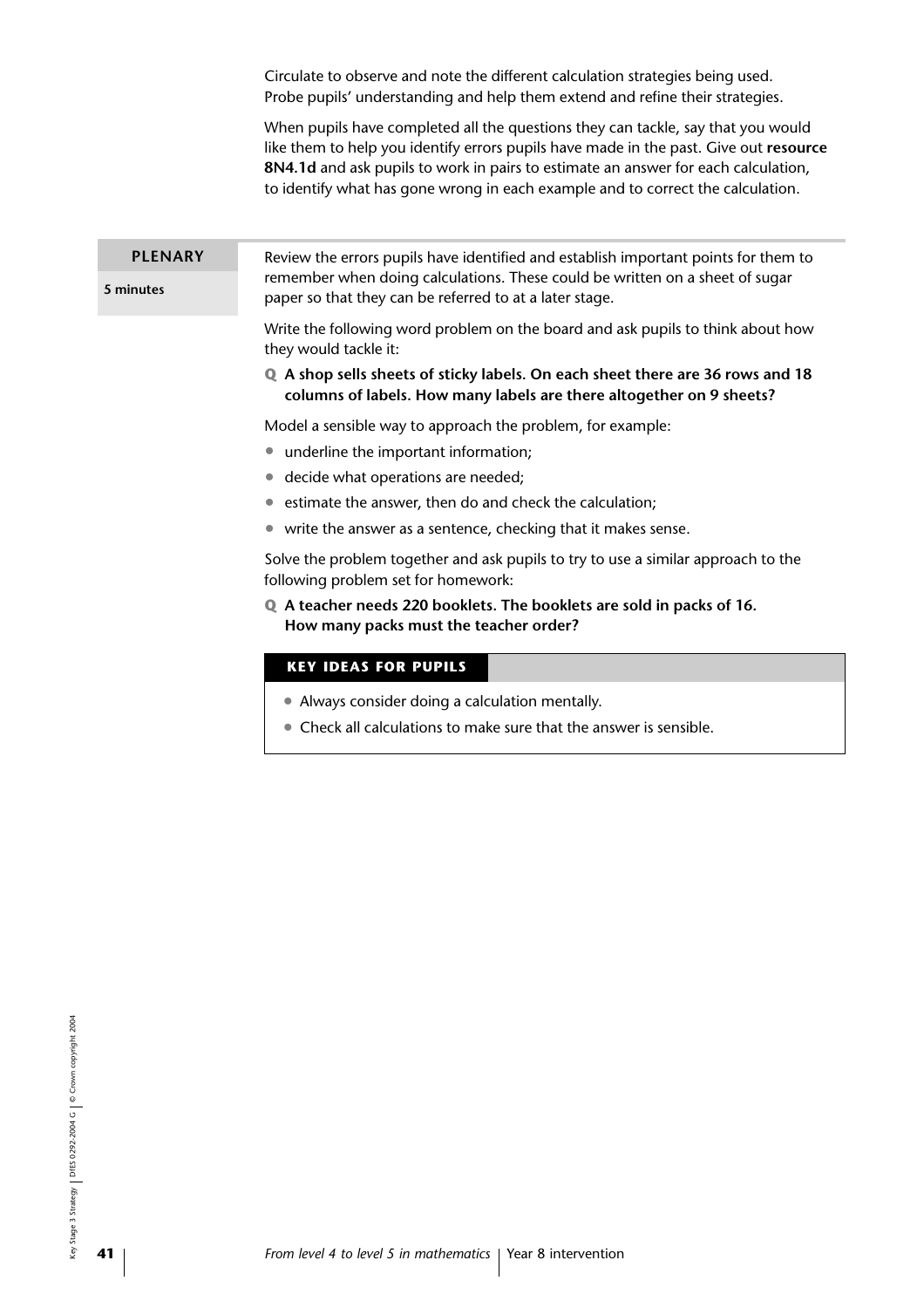#### **Target number grid 8N4.1a**

| 65  | 702 | 1.5  | 23  |
|-----|-----|------|-----|
| 720 | 0.3 | 27   | 3.5 |
| 7.3 | 56  | 2.7  | 91  |
| 11  | 8.6 | 1200 | 38  |
| 850 | 46  | 125  | 8   |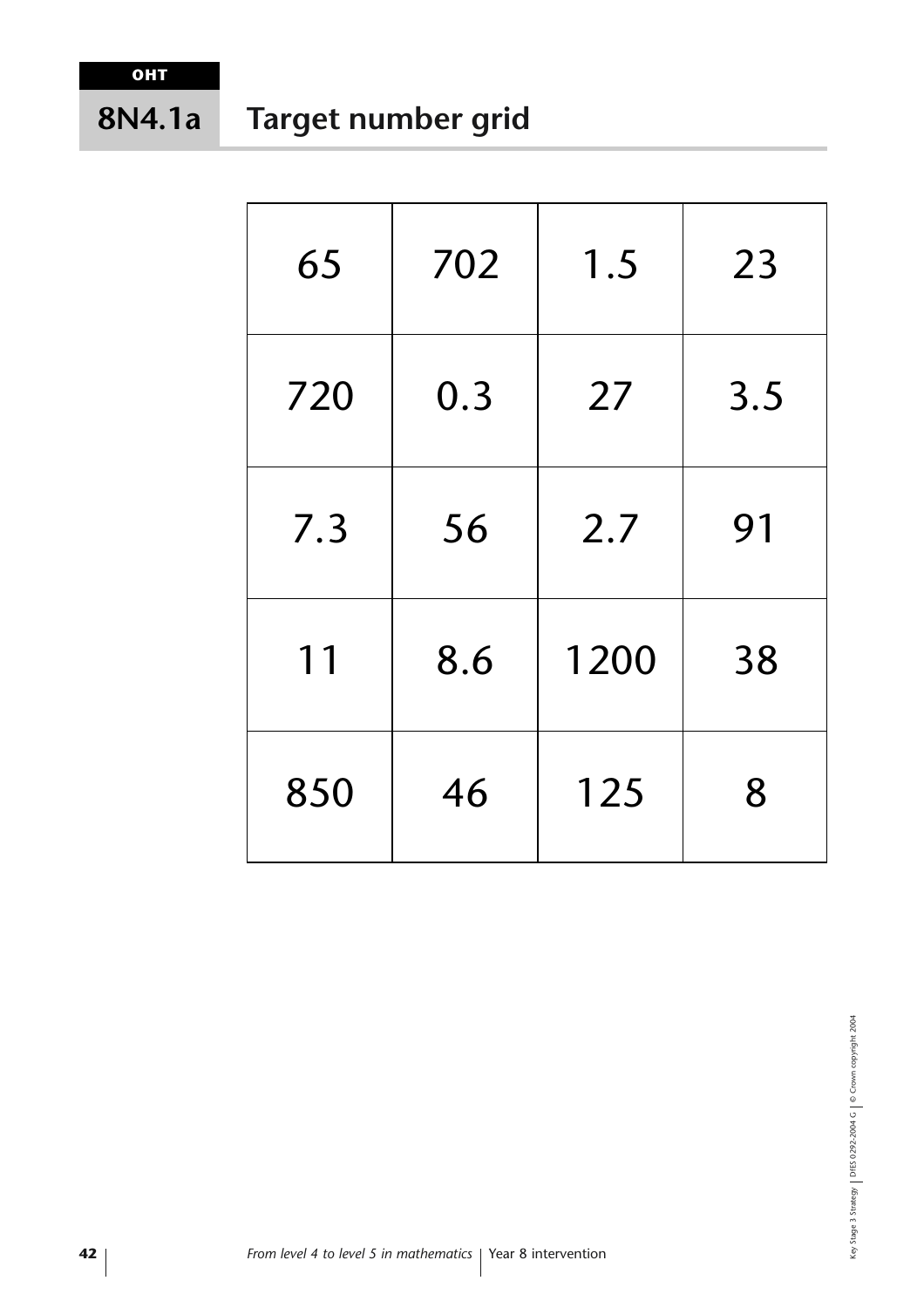#### **Equivalent products 8N4.1b**

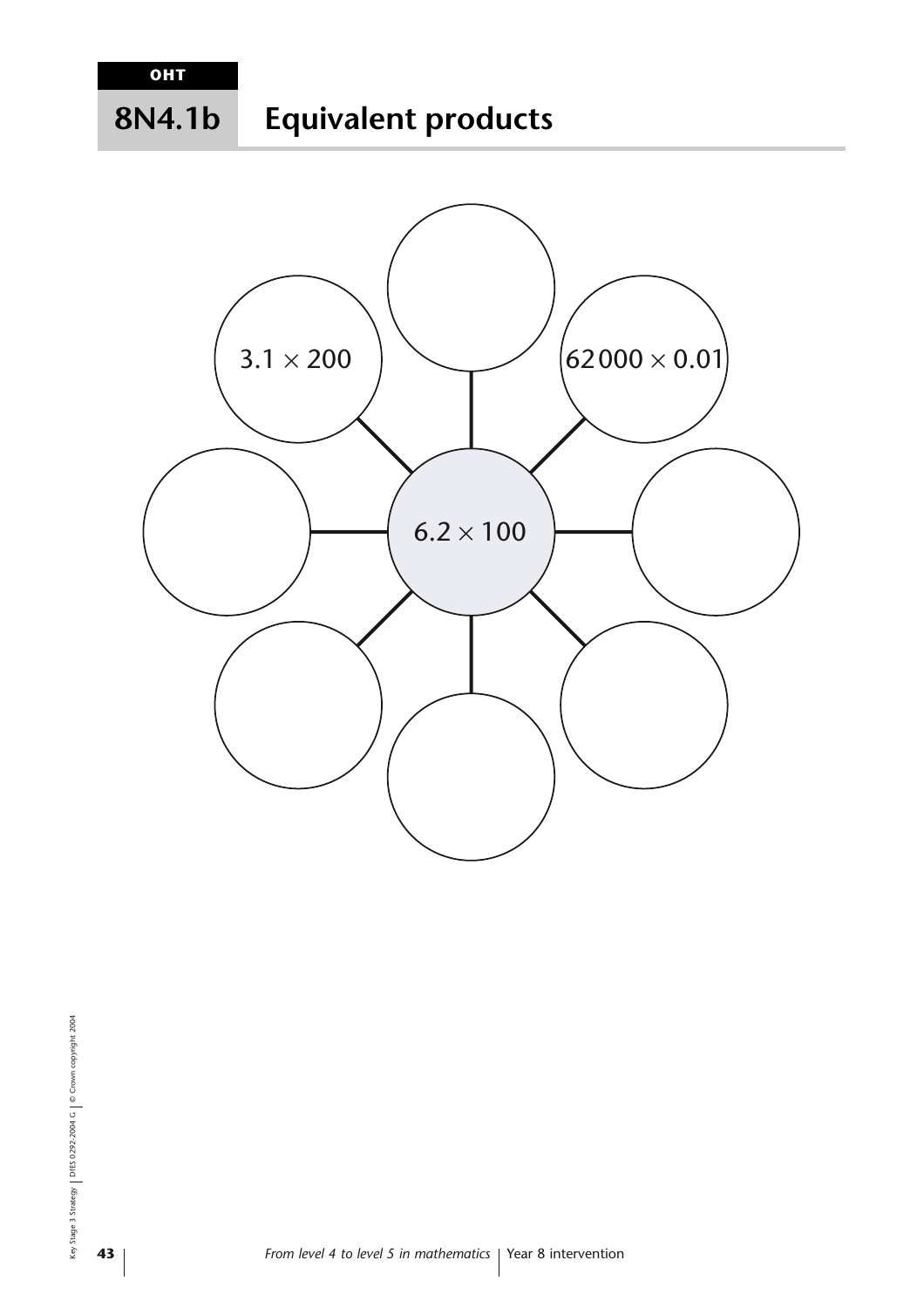| 8N4.1c | <b>Calculations</b> |
|--------|---------------------|
|        |                     |

| A                                            | B                                      | C                  |
|----------------------------------------------|----------------------------------------|--------------------|
| $91 +$ + 48 = 250                            | $421.36 + 25.7 =$                      | $+1457=6924$       |
|                                              |                                        |                    |
| D                                            | E                                      | F                  |
| Find the total of 42,<br>64, 78, 3 and 4681. | Subtract 2250<br>from 8500.            | $7.65 - 6.85 =$    |
|                                              |                                        |                    |
| G                                            | H                                      | I                  |
| $-1457 = 2924$                               | What must I add to<br>5.4 to make 9.3? | $1040.6 - 89.09 =$ |
| J                                            | K                                      | L                  |
| $ 38 \times  $ = 190                         | Calculate $673 \times 24$ .            | $9.9 \div   = 1.1$ |
|                                              |                                        |                    |
| M                                            | $\mathbf N$                            | $\mathbf O$        |
| Divide 109.6 by 8.                           | $0.3 \times$<br>$= 2.4$                | $428 \div 3.4 =$   |

Key Stage 3 Strategy | DfES 0292-2004 G | © Crown copyright 2004 Key Stage 3 Strategy DfES 0292-2004 G © Crown copyright 2004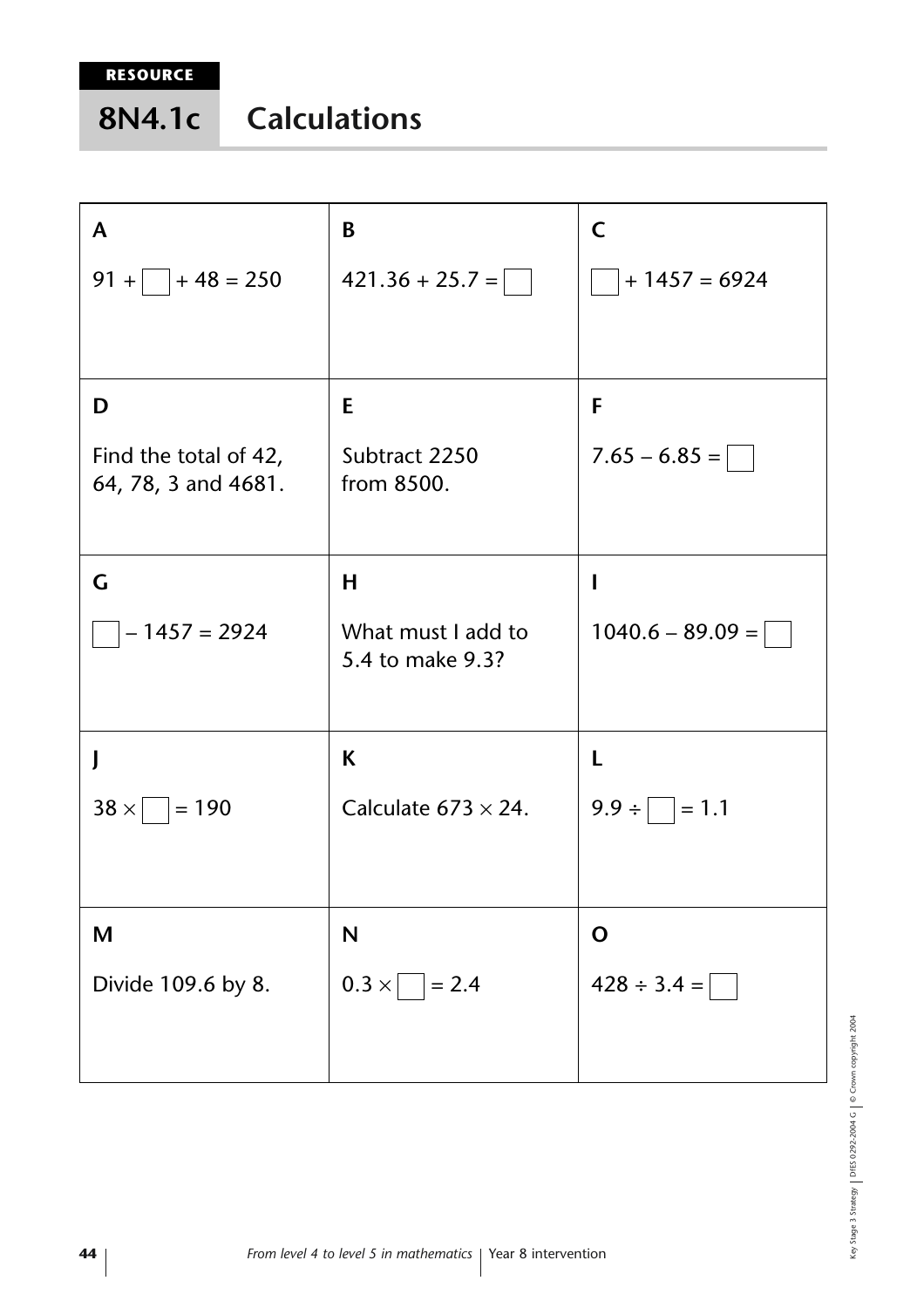**RESOURCE**

| A           | B                    |
|-------------|----------------------|
| 238         | 720                  |
| $+ 1487$    | $-196$               |
| 3867        | 536                  |
|             |                      |
|             |                      |
| $\mathsf C$ | D                    |
| 234         | 176.                 |
| $\times 52$ | 7)123.2              |
| 468         | $123.2 \div 7 = 176$ |
| 1170        |                      |
| 1638        |                      |
|             |                      |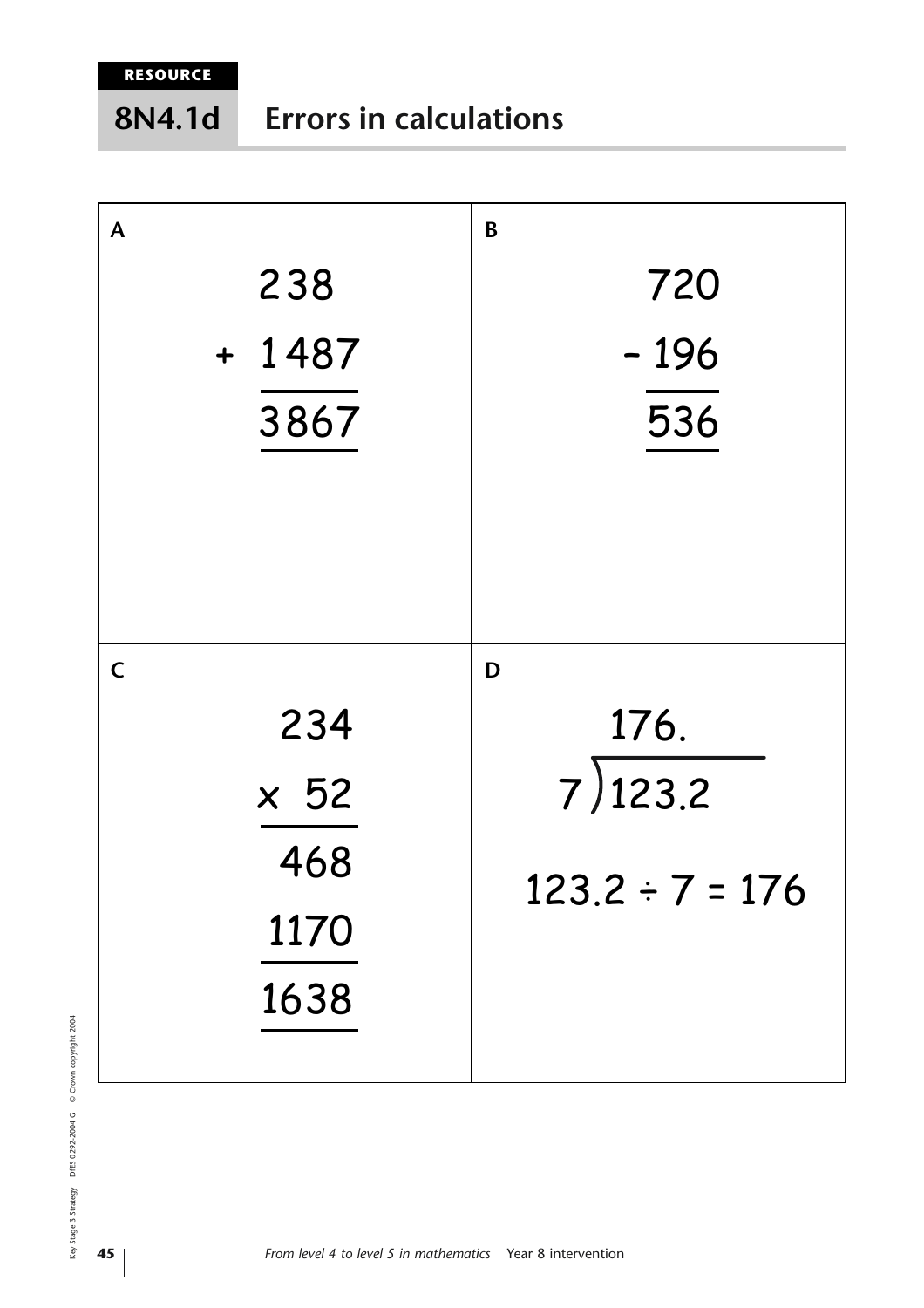#### **Solving calculation problems 8N4.2**

| <b>OBJECTIVES</b>                                                        | • Understand and use decimal notation and place value; multiply and divide integers<br>and decimals by 10, 100, 1000, and explain the effect.                                                         |
|--------------------------------------------------------------------------|-------------------------------------------------------------------------------------------------------------------------------------------------------------------------------------------------------|
|                                                                          | Enter numbers in a calculator and interpret the display in different contexts<br>$\bullet$<br>(decimals, money, metric measures).                                                                     |
|                                                                          | • Solve word problems and investigate in the context of number; compare and<br>evaluate solutions.                                                                                                    |
| <b>STARTER</b>                                                           | Put this calculation on the board: 950.4 ÷ $\Box$ = 49.5                                                                                                                                              |
| 10 minutes<br><b>Resources</b>                                           | Give pupils 30 seconds to agree, in pairs, an estimate for the answer. Take some<br>feedback and establish a sensible estimate.                                                                       |
| Mini-whiteboards<br>Calculators<br>OHP calculator<br>Framework examples, | Now tell pairs they can use a calculator to find the missing number. Give them a<br>couple of minutes, then invite someone to use an OHP calculator to demonstrate<br>how they calculated the answer. |
| pages 2, 108                                                             | Ask if anyone tackled it in a different way. If so, ask them to demonstrate their method<br>on the OHP calculator.                                                                                    |
|                                                                          | Ask pupils how they would check the answer. Establish how this can be done.                                                                                                                           |
|                                                                          | Ask pupils to calculate $136 \div 32$ on their calculators. Ask them to write the answer<br>on a mini-whiteboard and hold it up.                                                                      |
|                                                                          | Now pose the question:                                                                                                                                                                                |
|                                                                          | Q Jim took part in a charity cycle ride. He cycled 136 kilometres at 32 kilometres<br>per hour. How long did he take to complete the cycle ride?                                                      |
|                                                                          | Confirm that the calculation is the same (136 $\div$ 32). Ask pupils to discuss the answer,<br>in pairs, and to decide how to interpret the answer displayed on the screen.                           |
|                                                                          | Establish how to interpret the answer. Set some other questions, involving money and<br>measures, that illustrate the need to interpret calculator answers.                                           |
| <b>MAIN ACTIVITY</b>                                                     | Review the problem set for homework in lesson 8N4.1:                                                                                                                                                  |
| <b>45 minutes</b>                                                        | Q A teacher needs 220 booklets. The booklets are sold in packs of 16.                                                                                                                                 |
| <b>Resources</b>                                                         | How many packs must the teacher order?                                                                                                                                                                |
| Calculators                                                              | Ask two or three pupils to explain:                                                                                                                                                                   |
| Resource 8N4.2a.<br>one per pair                                         | how they tackled the problem;                                                                                                                                                                         |
| Framework examples,                                                      | what calculation they did;                                                                                                                                                                            |
| pages 2, 6, 108                                                          | how they did the calculation (mentally? as a formal written calculation?<br>using a calculator?);                                                                                                     |

• how they interpreted the answer on the calculator screen.

Ask pupils to work in pairs on the word problems on **resource 8N4.2a**. Ask them to read through each problem, estimate the answer and think about how they might solve it. Encourage them to jot down their methods of tackling the problem.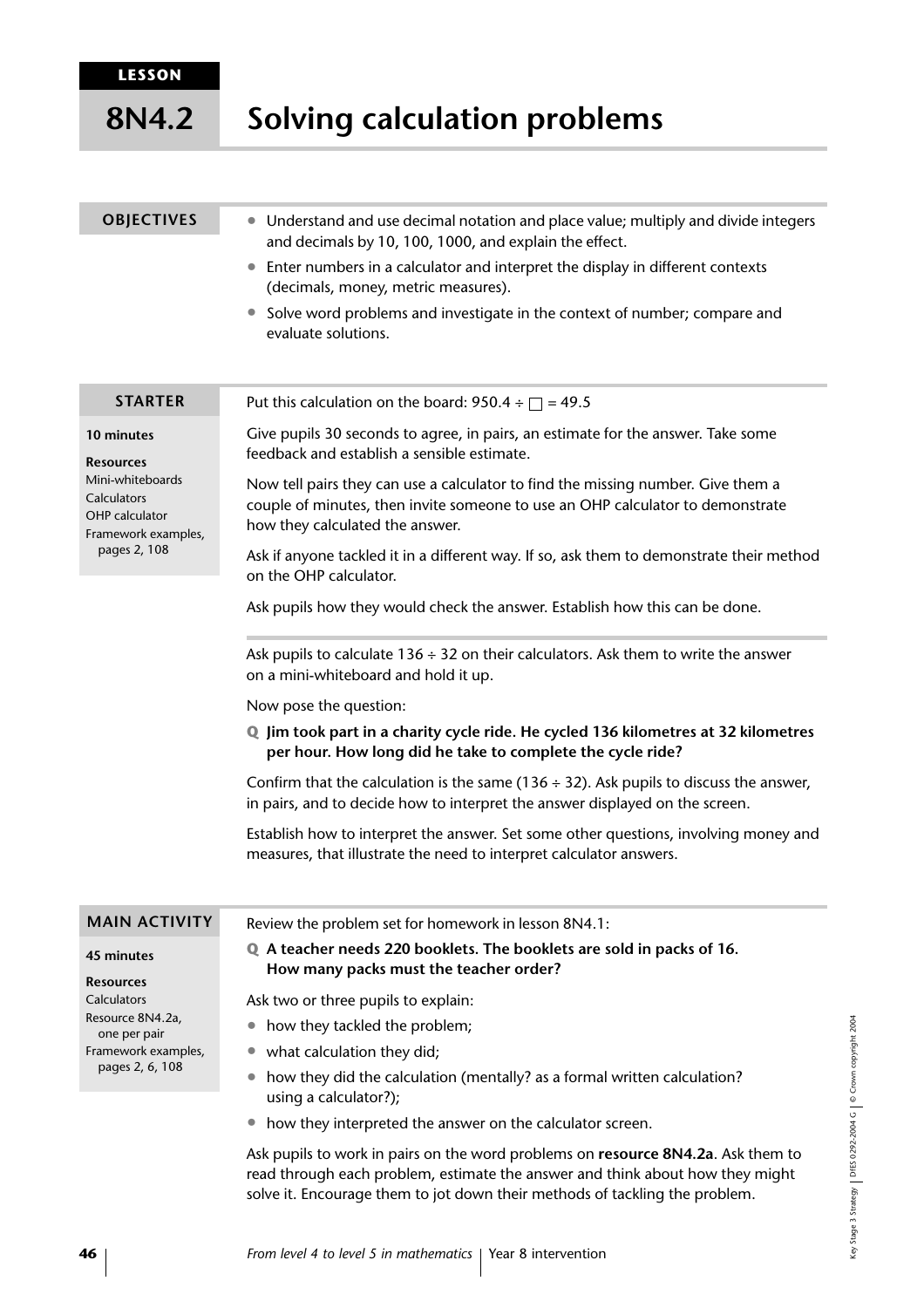After about 5 minutes, check on progress and discuss the approaches pupils are adopting. If possible, draw on pupils' own strategies, highlighting effective approaches to tackling the problems.

Give pupils time to work on some more examples, encouraging them to make sensible use of calculators and to take care in interpreting the calculator display.

*Extension Select more demanding problems from the Framework examples on pages 3, 7, 109.* 

| <b>PLENARY</b> | Collect answers and discuss pupils' approaches, using the OHP calculator to illustrate                                                                                                                                               |
|----------------|--------------------------------------------------------------------------------------------------------------------------------------------------------------------------------------------------------------------------------------|
|                | methods.                                                                                                                                                                                                                             |
| 5 minutes      | $\blacksquare$ , and in the contract of the contract of the contract of the contract of the contract of the contract of the contract of the contract of the contract of the contract of the contract of the contract of the contract |

**Resources**

**Calculators** 

Round off the lesson by setting two number puzzles for pupils to solve, using a calculator. Ask pupils first to estimate each missing number, then to use a calculator to work it out.

 $\Box \times 24.3 = 400.95$  $24 \times 16.5 \div \Box = 79.2$ 

For homework, ask pupils to make up a similar number puzzle for someone in their class to solve.

#### **KEY IDEAS FOR PUPILS**

When solving problems:

• always write down the calculation that you need to do.

When using a calculator:

- check that the answer is reasonable;
- interpret your answer to fit the question.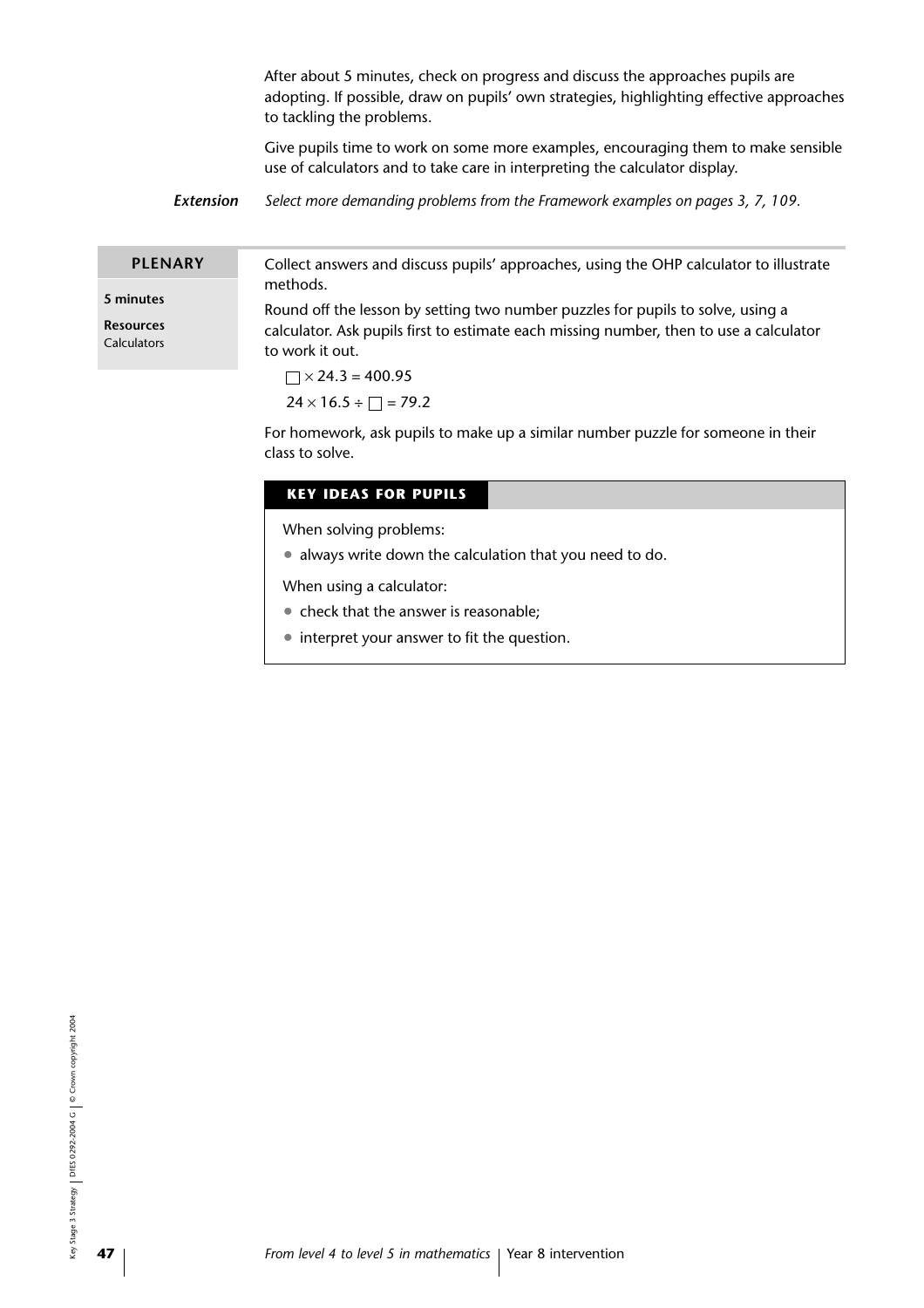#### **Problems in the millions! 8N4.2a**

- **1** What is the smallest number you can subtract from a million to make the answer exactly divisible by 7893? What is the smallest number you can add to a million to make the answer exactly divisible by 9821?
- **2** How long in days, hours, minutes and seconds is one million seconds? Are you a million seconds old? How old are you in seconds?
- **3** Sharman is trying to get as close as she can to a million. She can use each of the digits 1 to 9, once and once only, any of the operations  $+$ ,  $-$ ,  $\times$  and  $\div$ , and brackets. She has tried two examples and has started recording her answers and how far they are from a million.

| <b>Calculation</b>                             | Answer  | How far from a million? |
|------------------------------------------------|---------|-------------------------|
| $(953 + 721) \times 864$   1 446 336   446 336 |         |                         |
| $12345 \times 678 \div 9$                      | 929 990 | 70 010                  |
|                                                |         |                         |
|                                                |         |                         |

How close can you get to one million?

**4** Seven sisters were left £1 million by a rich aunt. How much did each of them receive?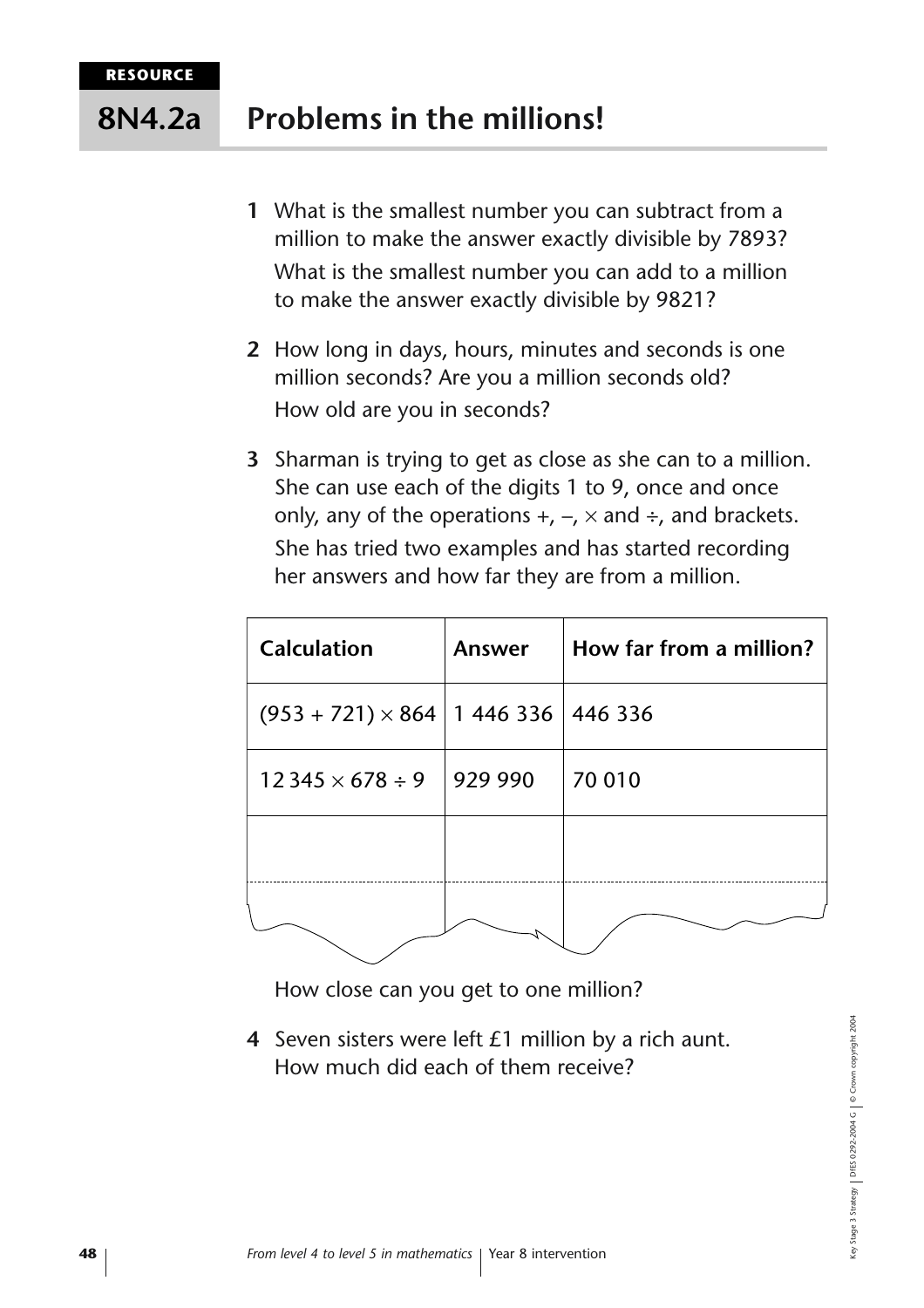**8N5.1**

**Fractions, decimals and percentages 1**

| <b>OBJECTIVES</b>                                                                         | Consolidate and extend mental methods to include decimals, fractions and<br>percentages, accompanied where appropriate by suitable jottings; solve simple<br>word problems mentally. |
|-------------------------------------------------------------------------------------------|--------------------------------------------------------------------------------------------------------------------------------------------------------------------------------------|
|                                                                                           | Recognise the equivalence of percentages, fractions and decimals.                                                                                                                    |
| <b>STARTER</b>                                                                            | Draw a function machine on the board. Explain that the machine uses only                                                                                                             |
| 10 minutes                                                                                | multiplication and division. Write $\times$ 5 in the function machine and ask pupils<br>to give you the output numbers for different inputs.                                         |
| Vocabulary<br>equivalent                                                                  | Q What is the output when the input is 12? or $1\frac{1}{4}$ ? or 0.8?                                                                                                               |
| function<br>input<br>output                                                               | Ensure maximum participation by asking pupils to use number fans or<br>mini-whiteboards to display answers.                                                                          |
| <b>Resources</b><br>Mini-whiteboards or<br>Now give 320 as the input.<br>number fans<br>Q | Repeat using different functions and whole-number, fraction and decimal inputs.                                                                                                      |
|                                                                                           |                                                                                                                                                                                      |
|                                                                                           | What is the output when the function is $\div$ 10, $\times$ 0.1, $\times$ 10% or $\times\frac{1}{10}$ ?                                                                              |
|                                                                                           | Q What do you notice about the outputs when you use these functions?                                                                                                                 |
|                                                                                           | Record the equivalent functions on the board.                                                                                                                                        |

Repeat using mixed numbers in the functions; for example, use  $\times$  2 $\frac{1}{4}$ ,  $\times$  225% and  $\times$  2.25 with the same input number.

#### **MAIN ACTIVITY**

**35 minutes**

**Vocabulary** equivalent relationship

#### **Resources**

Resource 8N5.1a, cut into cards for sorting; one set per three or four pupils Draw a 0.5  $\rightarrow$  2 'card' on the board. Explain that you want pupils to think of a function machine that would have 2 as the output given 0.5 as the input. Again, only the operations multiplication and division are allowed.

#### **Q What is the relationship or 'function' between 0.5 and 2?**

Take explanations, drawing out alternatives. Pupils may identify the operation as  $\times$  4', or may think in two stages as  $\frac{1}{2}$  then  $\times$  2 again'.

Give each group of three or four pupils a set of cards from **resource 8N5.1a**; ask them to look through the cards and find other pairs of numbers with the same relationship as  $0.5 \rightarrow 2$ .

Ask pupils to group cards with the same relationship, to arrange their cards onto a large sheet of paper and to label each group. Encourage pupils to discuss the relationship between the input and output numbers in each group.

Write on the board 20  $\rightarrow$  15, 4  $\rightarrow$  3, 10  $\rightarrow$  7.5. As a mini-plenary, ask:

- **Q Why have you grouped these cards together?**
- **Q What patterns do you notice? Can you describe them?**
- **Q Can you give another pair of numbers that belong to this set?**

Discuss equivalent ways of describing the relationship. Pupils might describe the relationship as 'divide by 4 then multiply by 3' or 'multiply by 3 then divide by 4' or 'multiply by  $\frac{3}{4}$ ' or 'multiply by 0.75' or 'multiply by 75%'.

Ask pupils in pairs to ask each other the same questions for another group of cards.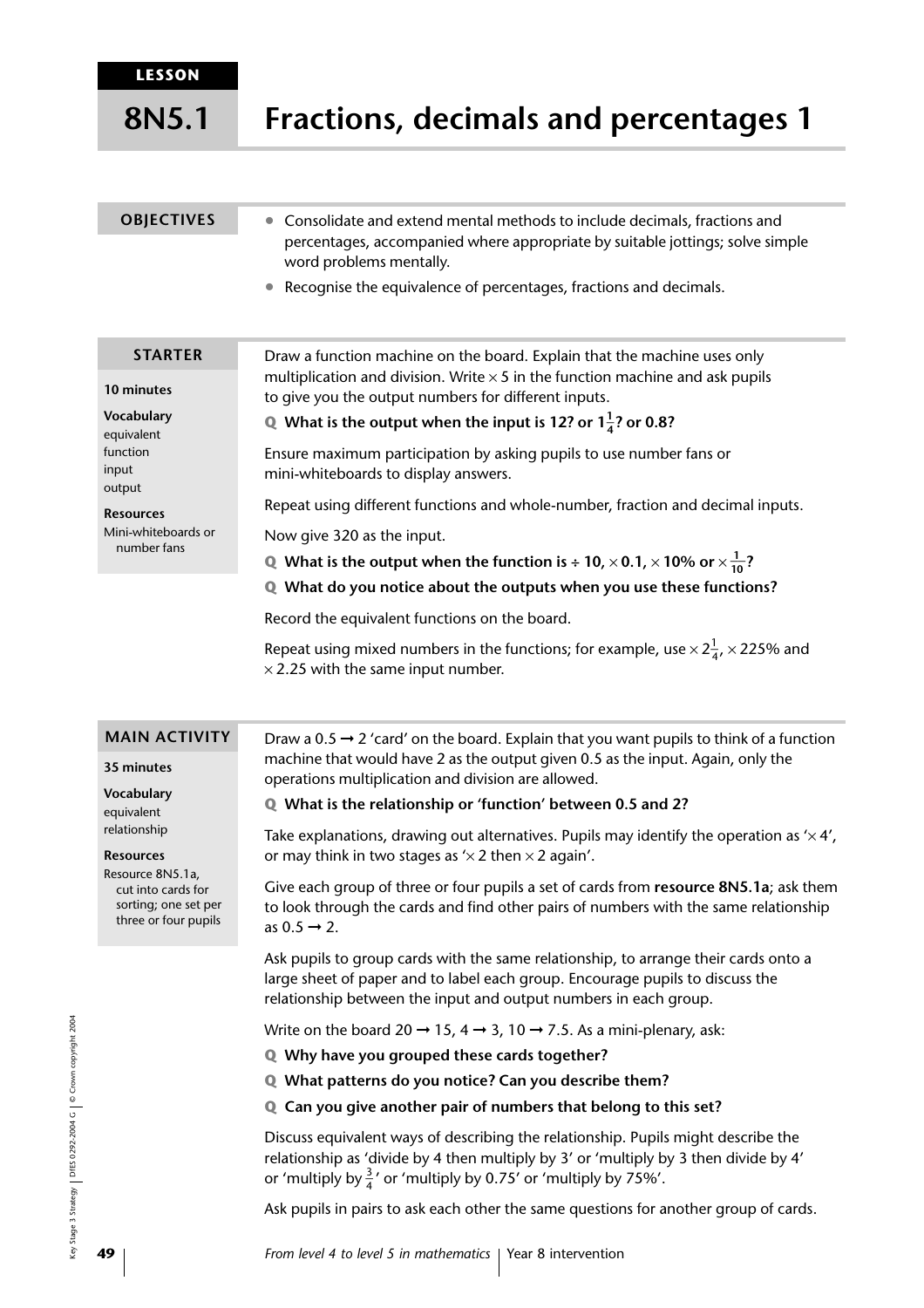#### **PLENARY**

**15 minutes**

**Resources** Resource 8N5.1b, one per pupil

Hand out **resource 8N5.1b** and ask pupils to complete both questions. Encourage them to record the relationships in as many ways as they can, using fraction, decimal and percentage equivalences.

#### **KEY IDEAS FOR PUPILS**

- It is useful to know that there are different ways of expressing relationships. For example, for 16  $\rightarrow$  10, the relationship could be described as ' $\times$  5 then  $\div$  8',  $'\times\frac{5}{8}$ ', ' $\times$  0.625', ' $\times$  62.5%', '÷1.6'.
- When solving a problem you need to decide which relationship is the most efficient to use.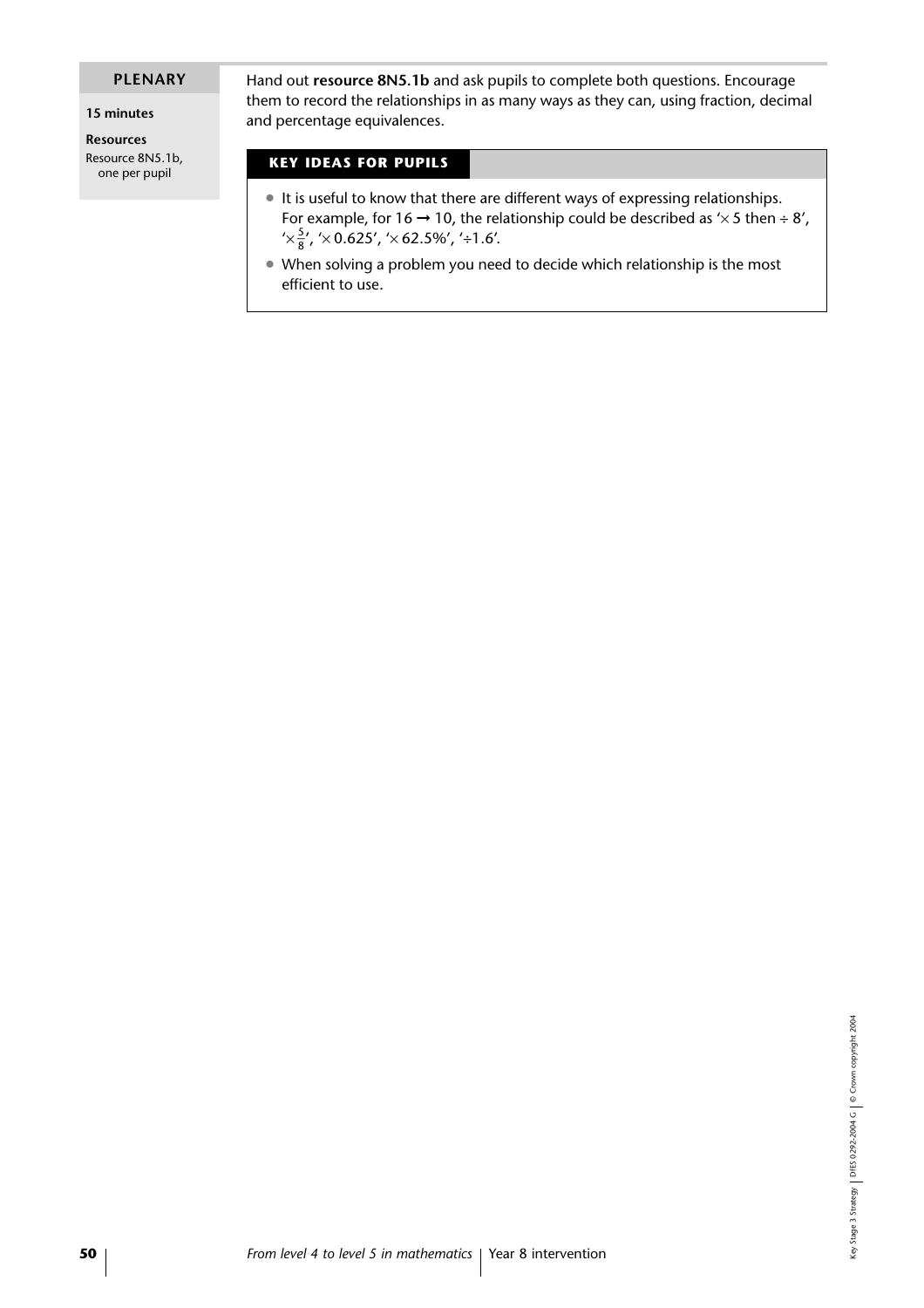#### **What's my function? 8N5.1a**

| $8 \rightarrow 12$          | $21 \rightarrow 7$           | $16 \rightarrow 10$  |
|-----------------------------|------------------------------|----------------------|
| $10 \rightarrow 25$         | $6 \rightarrow 9$            | $10 \rightarrow 7.5$ |
| $8 \rightarrow 32$          | $7 \rightarrow 2\frac{1}{3}$ | $14 \rightarrow 35$  |
| $\frac{1}{4} \rightarrow 1$ | $4 \rightarrow 3$            | $2 \rightarrow 3$    |
| $150 \rightarrow 50$        | $20 \rightarrow 15$          | $4 \rightarrow 10$   |
| $80 \rightarrow 50$         | $0.5 \rightarrow 2$          | $4 \rightarrow 2.5$  |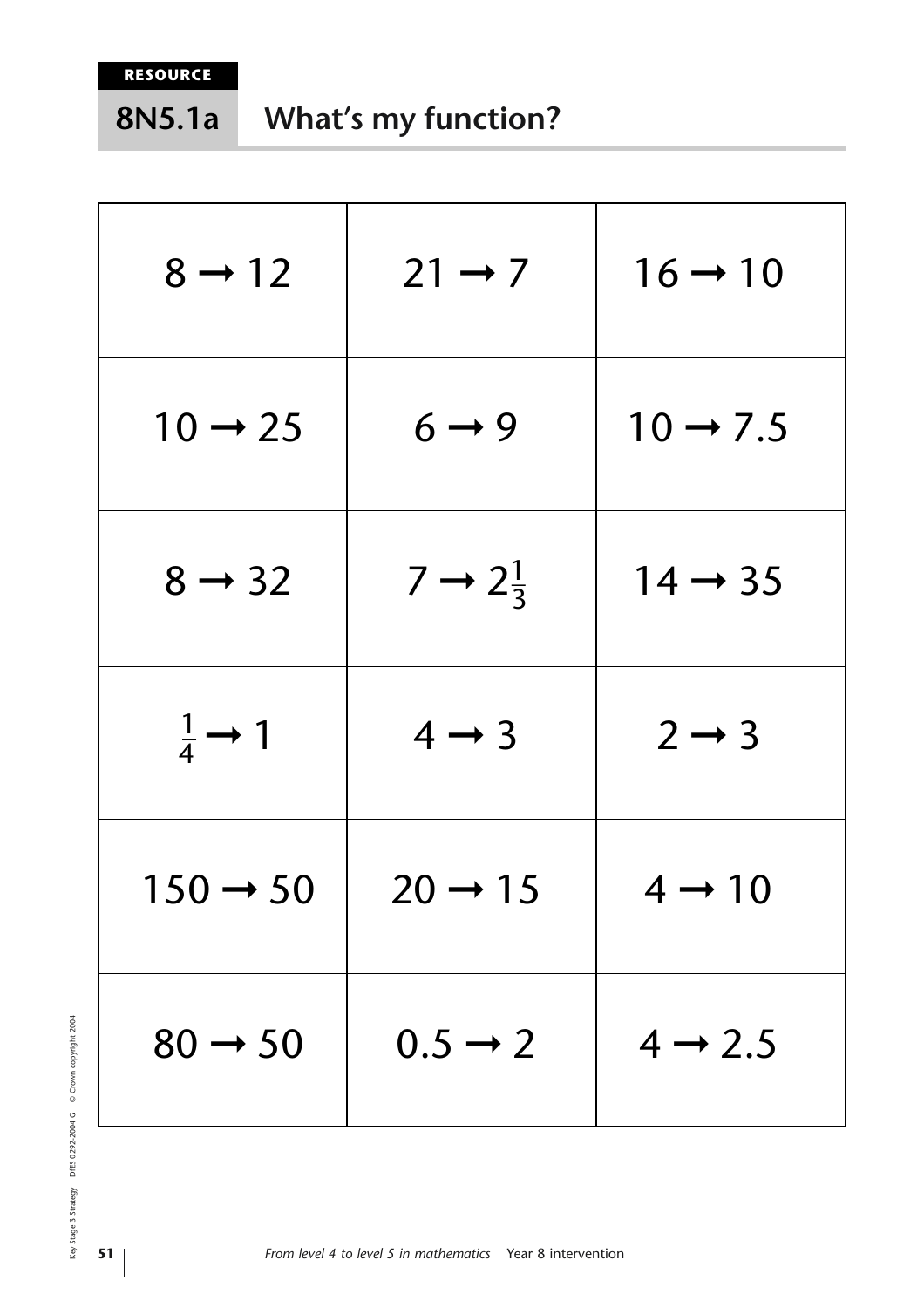#### **Mystery functions 8N5.1b**

What are the mystery functions below? Try to find each function from the inputs and their corresponding outputs. Write down as many different ways as you can to describe each function.



Jane says the two mystery functions are the same. Do you agree? Explain why you think she is right or wrong.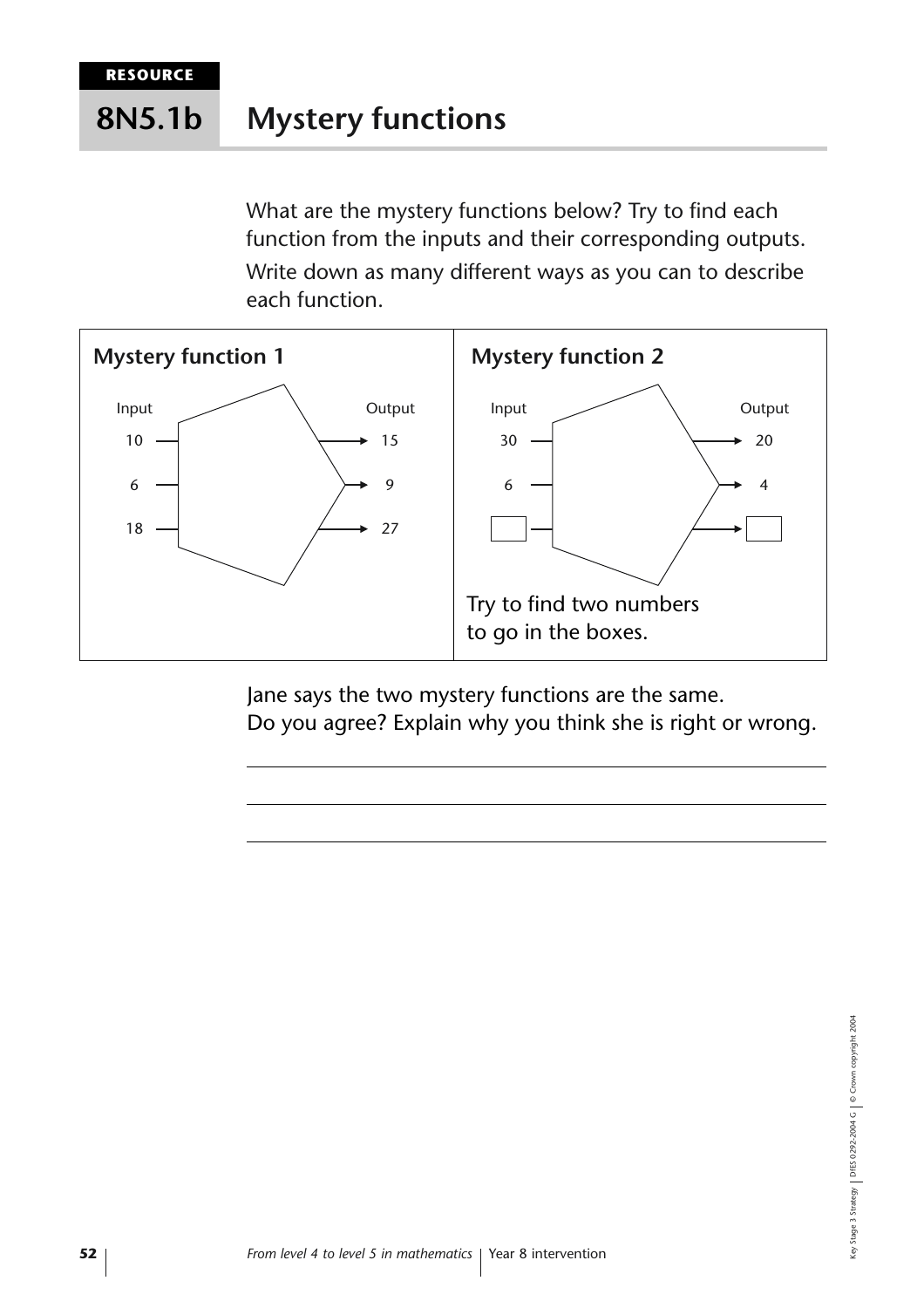**8N5.2**

| <b>OBJECTIVES</b> | • Consolidate and extend mental methods to include decimals, fractions and    |
|-------------------|-------------------------------------------------------------------------------|
|                   | percentages, accompanied where appropriate by suitable jottings; solve simple |

• Recognise the equivalence of percentages, fractions and decimals.

**STARTER**

Use an OHT of **resource 8N5.2a** to introduce the game 'Back to the start'. Ask pupils to look at the first two numbers, running clockwise from the start.

- **Q How can you move from 4 to 6 using multiplication and division only?**
- **Q How can you do this in one step?**

word problems mentally.

Tell pupils they can use a calculator to find the missing function. Give them a minute, and then invite someone to use an OHP calculator to demonstrate how they calculated the answer.

If anyone tackled it in a different way, ask them to demonstrate their method on the OHP calculator.

Now ask pupils to play the game in pairs. Each pair will need a copy of **resource 8N5.2a** and calculators. Establish the game's rules:

- This is a game for two players. Each player begins at 'Start'. One player moves around the track clockwise, the other anticlockwise.
- Players move by performing calculations on the calculator to change the number displayed to the next number on the track. Only multiplication and division can be used. One or several operations can be used; for example, to change 4 to 6 you could multiply by 3 and then divide by 2, or you could multiply by 1.5.
- The aim of the game is to move around the track until you get back to 'Start'. You do not take turns. This is a race to see who gets back to the start first. Start at the same time.

Give pupils time to play the game a couple of times in their pairs. After the game, discuss some of the calculations used when moving clockwise from one number to another. Compare these with the calculations used when moving anticlockwise.

Display the cards from **resource 8N5.2b**, arranged into groups as in lesson 8N5.1, or ensure that pupils have their recording sheets from the activity in that lesson.

#### **MAIN ACTIVITY**

**30 minutes Vocabulary**

equivalent relationship **Resources** Resource 8N5.2b, cut into cards Resource 8N5.2c, one per pair

Write the first word problem from **resource 8N5.2c** on the board:

*A map is drawn so that 1 cm represents 2.5 km in real life. On the map the length of a road is 14 cm. How long is the road in real life?* 

Ask pupils to discuss, in pairs, how to solve the problem. Remind them to think carefully about the units used.

Together, as a class, compare and discuss some of the methods used. Encourage pupils to look at the numbers in the problems and ask themselves whether the answer will be bigger or smaller and to check that their answers are reasonable.

ey Stage 3 Strategy | DfES 0292-2004 G | © Crown copyright 2004 Key Stage 3 Strategy DfES 0292-2004 G © Crown copyright 2004

operation inverse

**Resources** Resource 8N5.2a, one per pair; copy as OHT OHP calculator Calculators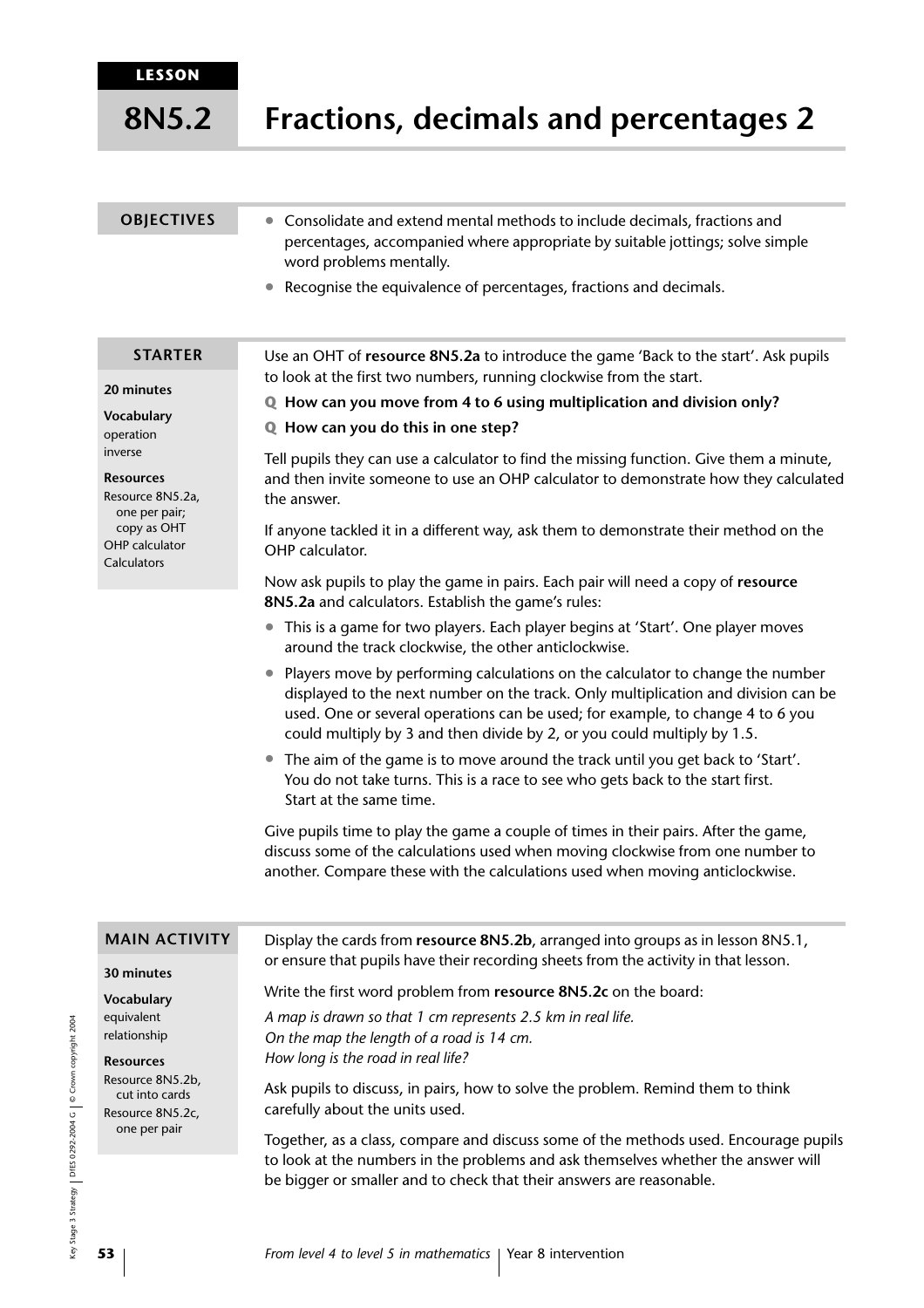Point out that the relationship and numbers used in this problem match one of the cards from **8N5.2b** (14  $\rightarrow$  35). Ask if anyone had noticed this.

Using the same problem – and referring to the cards on display – ask another question.

**Q If a road in real life is 25 km, how long would it be on the map?**

Ask pupils to suggest other questions they could ask and answer using cards in the set.

Remind pupils that they can use the patterns within the groups to generate other pairs of numbers with the same relationship; for example, 14 cm represents 35 km so 28 cm represents 70 km.

Choose some of the problems from **8N5.2c** to give to pairs of pupils. Explain that all the problems on the sheet are linked to the groups of cards from 8N5.2b. Once pupils have answered the given questions, encourage them to suggest other questions that their partners can answer using the same starting point.

#### **PLENARY**

**10 minutes**

**Resources** Resource 8N5.2d, one per pupil

Spend some time getting pupils to talk about their methods for solving each other's problems.

Now ask them to complete **resource 8N5.2d**, 'Peanut problems', making up and solving two questions using the fact that has been given.

#### **KEY IDEAS FOR PUPILS**

- When you start to solve a problem, look at the numbers in the question and ask yourself whether the answer will be bigger or smaller than them.
- When you have a solution, read the question again and check whether your answer is reasonable.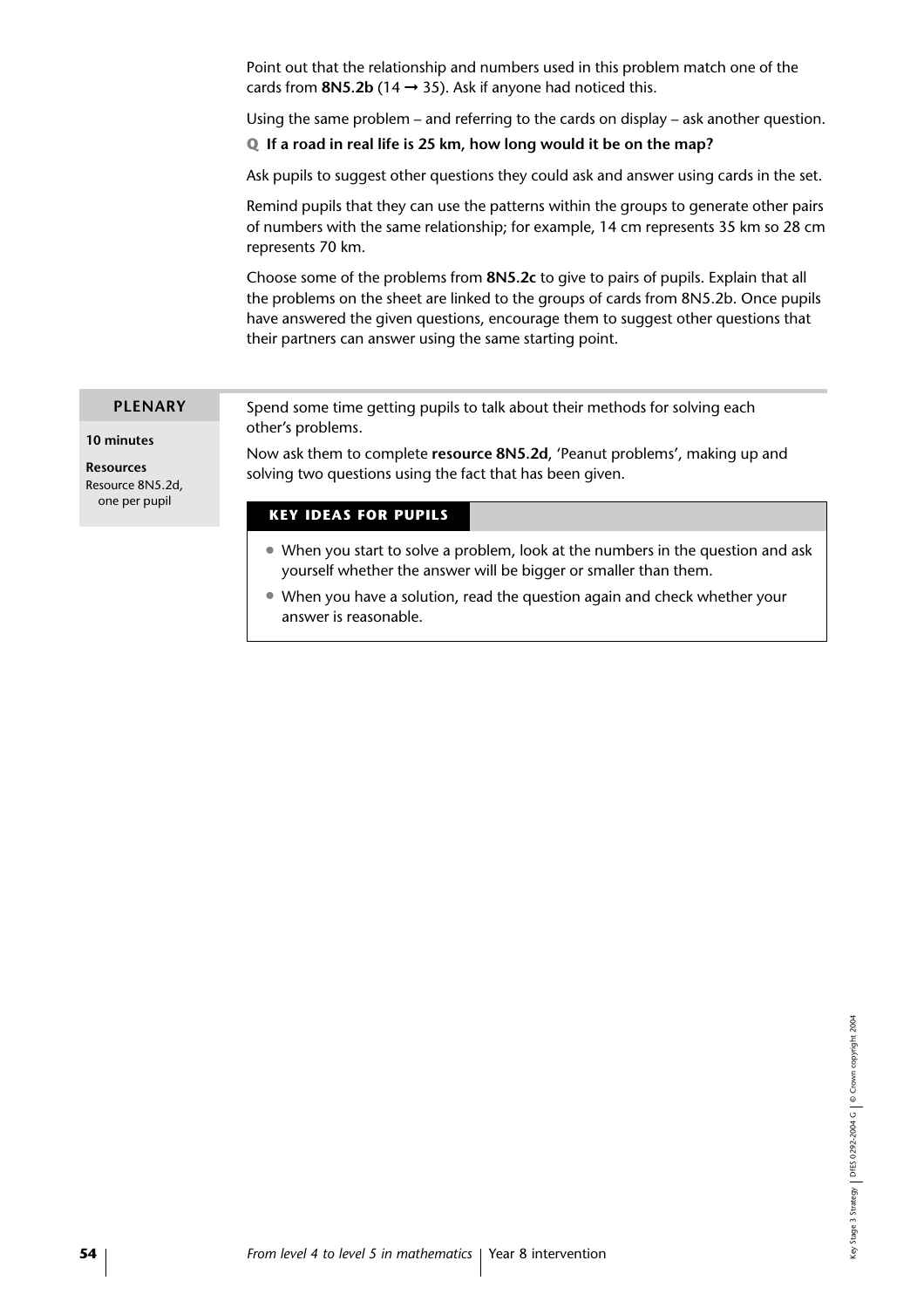**8N5.2a**

## **Back to the start**

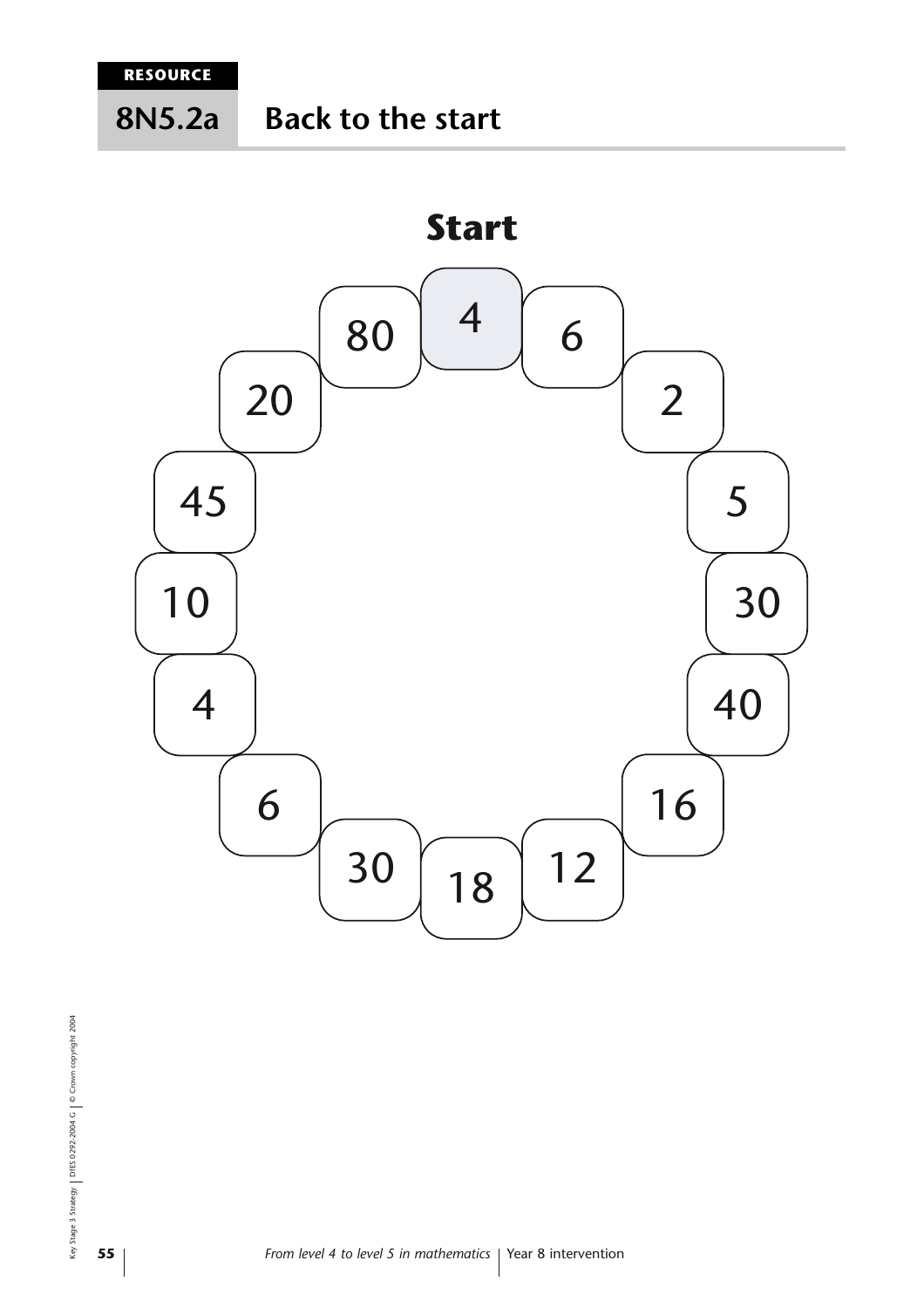#### **What's my function? 8N5.2b**

| $8 \rightarrow 12$        | $21 \rightarrow 7$           | $16 \rightarrow 10$  |
|---------------------------|------------------------------|----------------------|
| $10 \rightarrow 25$       | $6 \rightarrow 9$            | $10 \rightarrow 7.5$ |
| $8 \rightarrow 32$        | $7 \rightarrow 2\frac{1}{3}$ | $14 \rightarrow 35$  |
| $rac{1}{4} \rightarrow 1$ | $4 \rightarrow 3$            | $2 \rightarrow 3$    |
| $150 \rightarrow 50$      | $20 \rightarrow 15$          | $4 \rightarrow 10$   |
| $80 \rightarrow 50$       | $0.5 \rightarrow 2$          | $4 \rightarrow 2.5$  |

Key Stage 3 Strategy | DfES 0292-2004 G | © Crown copyright 2004 Key Stage 3 Strategy DfES 0292-2004 G © Crown copyright 2004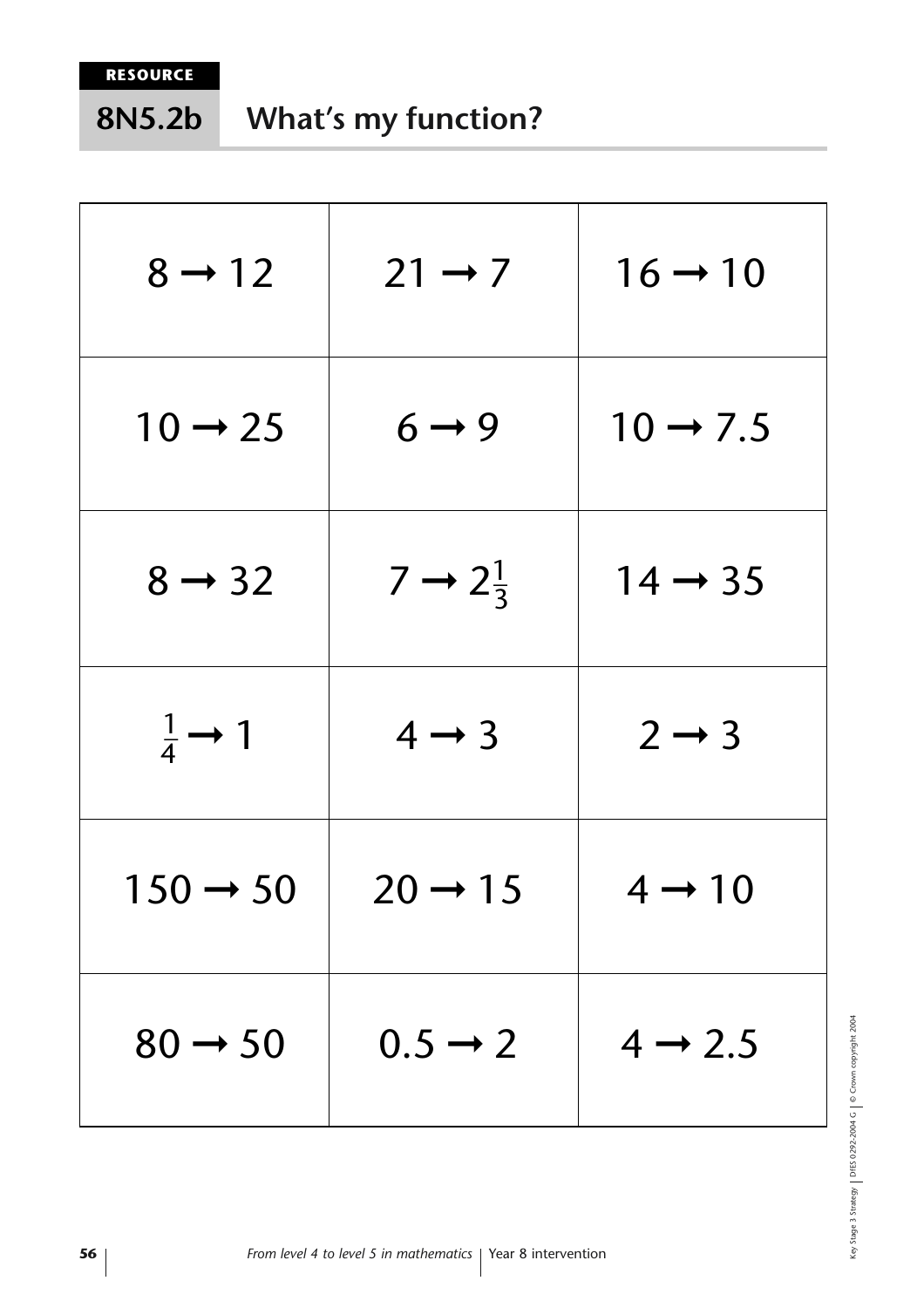#### **Word problems 8N5.2c**

| A map is drawn so that 1 cm<br>represents 2.5 km in real life.<br>On the map the length of a road<br>is 14 cm. How long is the road<br>in real life?<br>My question    | When you change £1, you get<br>about one and a half euros.<br>How much British money do you<br>need to change to get 12 euros?<br>My question                     |
|------------------------------------------------------------------------------------------------------------------------------------------------------------------------|-------------------------------------------------------------------------------------------------------------------------------------------------------------------|
| For every three tokens you collect,<br>you can send off for a free T-shirt.<br>How many tokens do you need for<br>seven T-shirts?<br>My question                       | Three quarters of a box of<br>chocolates are milk chocolate.<br>There are 15 milk chocolates.<br>How many chocolates are in the<br>box altogether?<br>My question |
| Orange squash is mixed with water<br>in the ratio 1 to 4.<br>The bottle of squash contains 0.5<br>litres. How much water do I need<br>to mix with this?<br>My question | 8 km is about the same distance<br>as 5 miles.<br>My journey to the cinema is 16 km.<br>About how many miles is this?<br>My question                              |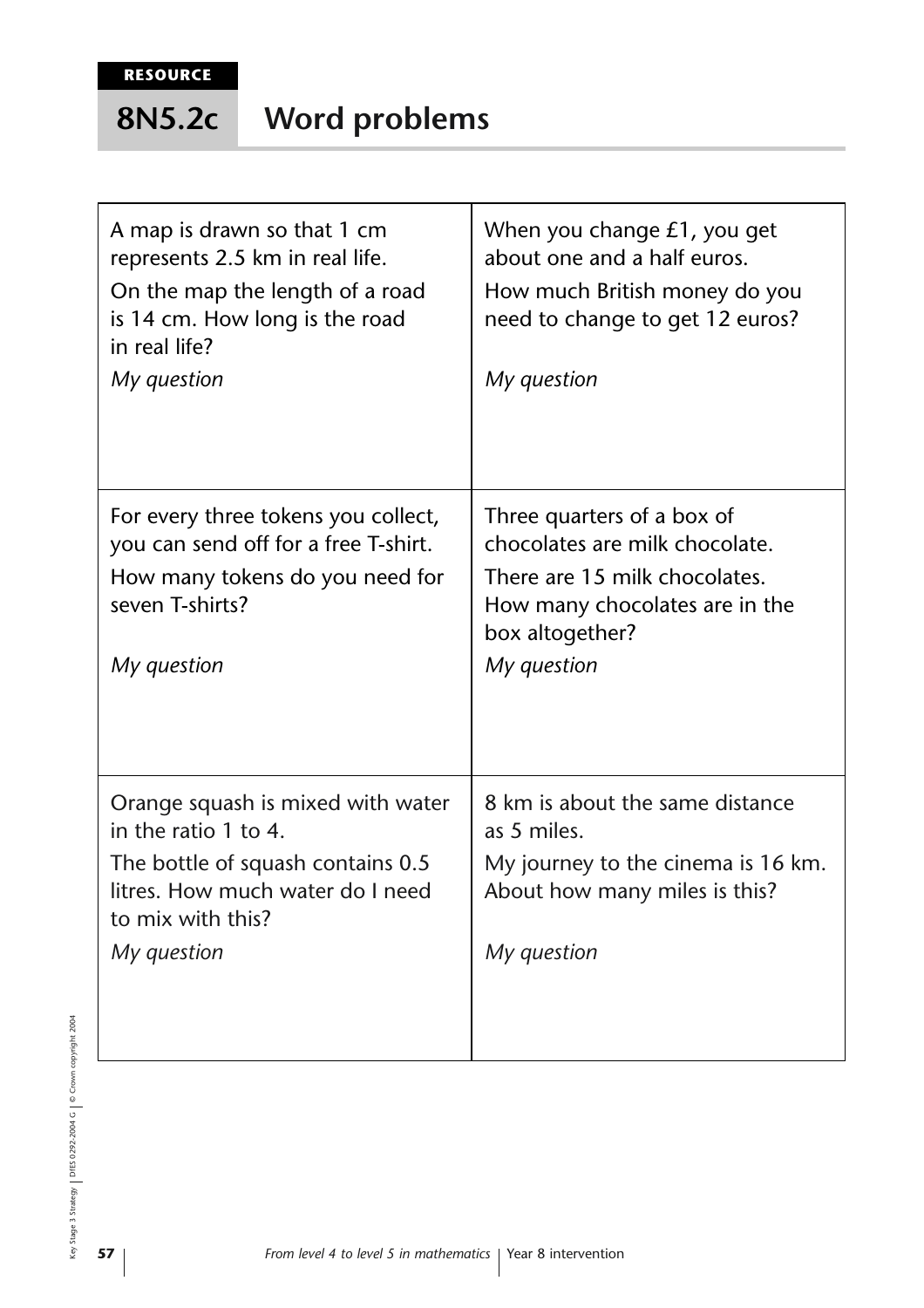**Peanut problems 8N5.2d**

## Peanuts cost 60p for 100 g.

- Make up two questions using this fact. Question 1 should be easy to answer but question 2 should be harder.
- For each question, show one way of calculating the answer.

### **Question 1**

How to calculate the answer

### **Question 2**

How to calculate the answer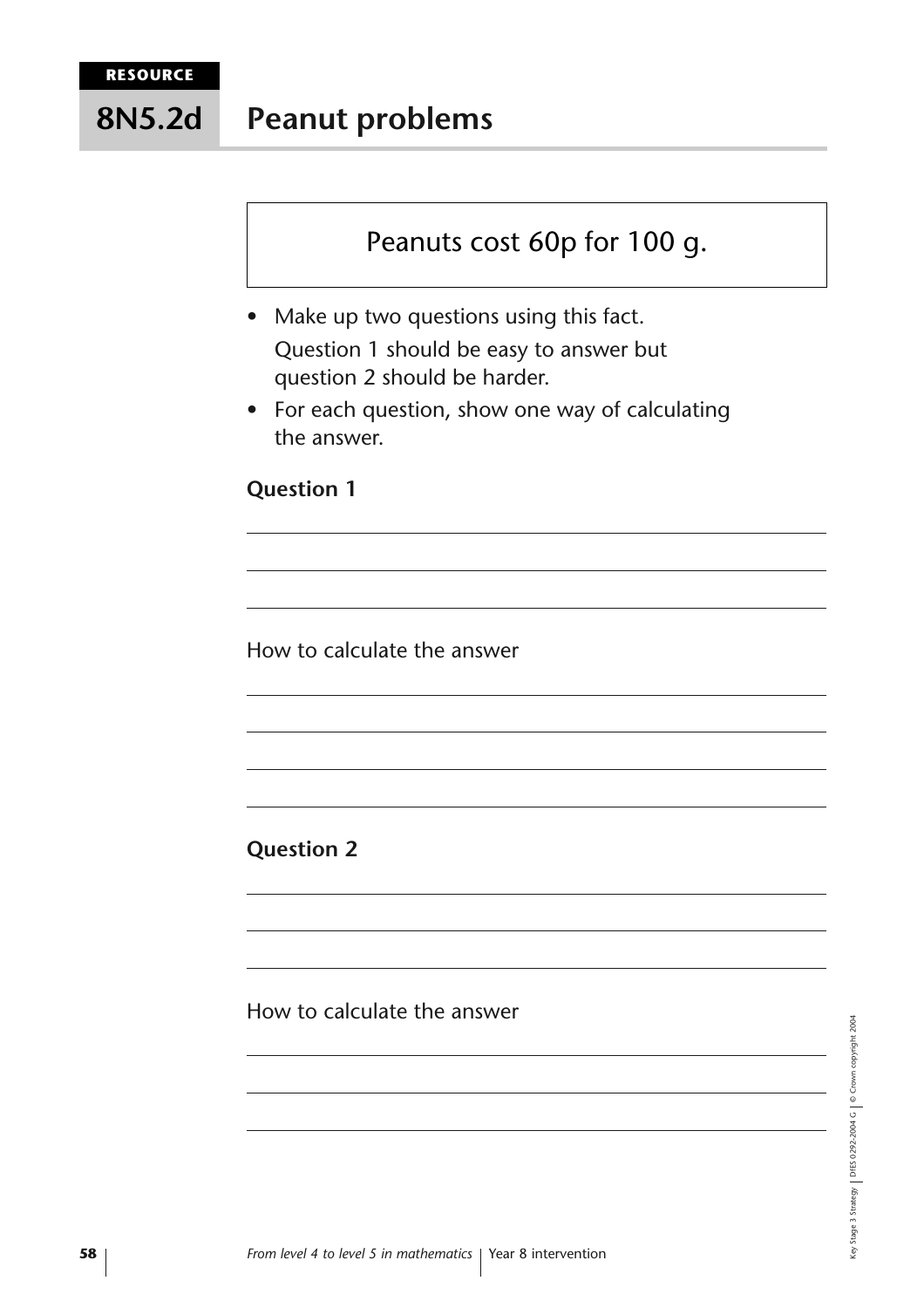**LESSON**

**8A4.1**

## **Constructing simple equations**

#### • Generate and describe sequences. • Use letters or symbols to represent unknown numbers. • Construct simple linear equations. **OBJECTIVES**

• Solve problems and puzzles in the context of algebra.

| <b>STARTER</b> | On the board, draw a number line from 0 to 1 with ten steps; mark 0, 0.5 and 1.                                                   |
|----------------|-----------------------------------------------------------------------------------------------------------------------------------|
| 5 minutes      | Ask pupils to chant along the number line, including silent counting to generate<br>sequences such as 0, 0.2, 0.4, 0.6, 0.8, 1.0. |
|                |                                                                                                                                   |

Use a range of intervals: 0.2, 0.25, 0.4, 0.15.

#### **MAIN ACTIVITY**

Give a brief recap of what an arithmagon is.

#### **40 minutes**

**Vocabulary** algebra arithmagon equation

**Resources**

Framework examples, page 124



Remind pupils that the number in each square box is the sum of the numbers in the adjacent circles.

Ask pupils, working in pairs, to complete an arithmagon that has the numbers 8, 3, 7 and 12 in the square boxes.



Pupils will need 10–15 minutes for this. Support the pairs as they work on the problem. If necessary prompt pupils to find more than one solution.

Ask volunteers to explain their solutions on the board.

Transfer the solutions to a table, making sure that numbers in the same position are transferred to the same columns.